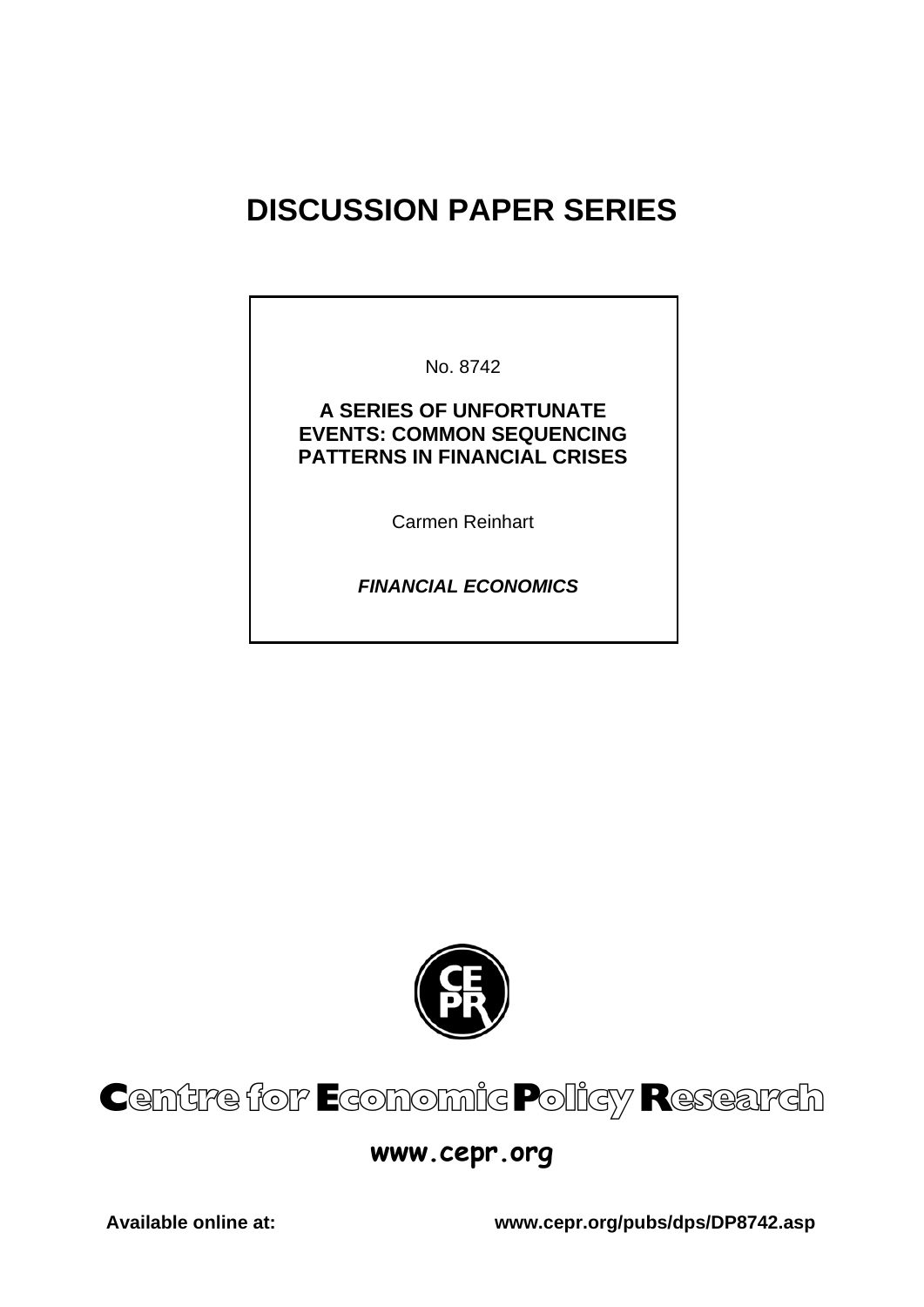## **A SERIES OF UNFORTUNATE EVENTS: COMMON SEQUENCING PATTERNS IN FINANCIAL CRISES**

#### **Carmen Reinhart, Peterson Institute for International Economics, NBER and CEPR**

Discussion Paper No. 8742 January 2012

Centre for Economic Policy Research 77 Bastwick Street, London EC1V 3PZ, UK Tel: (44 20) 7183 8801, Fax: (44 20) 7183 8820 Email: cepr@cepr.org, Website: www.cepr.org

This Discussion Paper is issued under the auspices of the Centre's research programme in **FINANCIAL ECONOMICS**. Any opinions expressed here are those of the author(s) and not those of the Centre for Economic Policy Research. Research disseminated by CEPR may include views on policy, but the Centre itself takes no institutional policy positions.

The Centre for Economic Policy Research was established in 1983 as an educational charity, to promote independent analysis and public discussion of open economies and the relations among them. It is pluralist and nonpartisan, bringing economic research to bear on the analysis of medium- and long-run policy questions.

These Discussion Papers often represent preliminary or incomplete work, circulated to encourage discussion and comment. Citation and use of such a paper should take account of its provisional character.

Copyright: Carmen Reinhart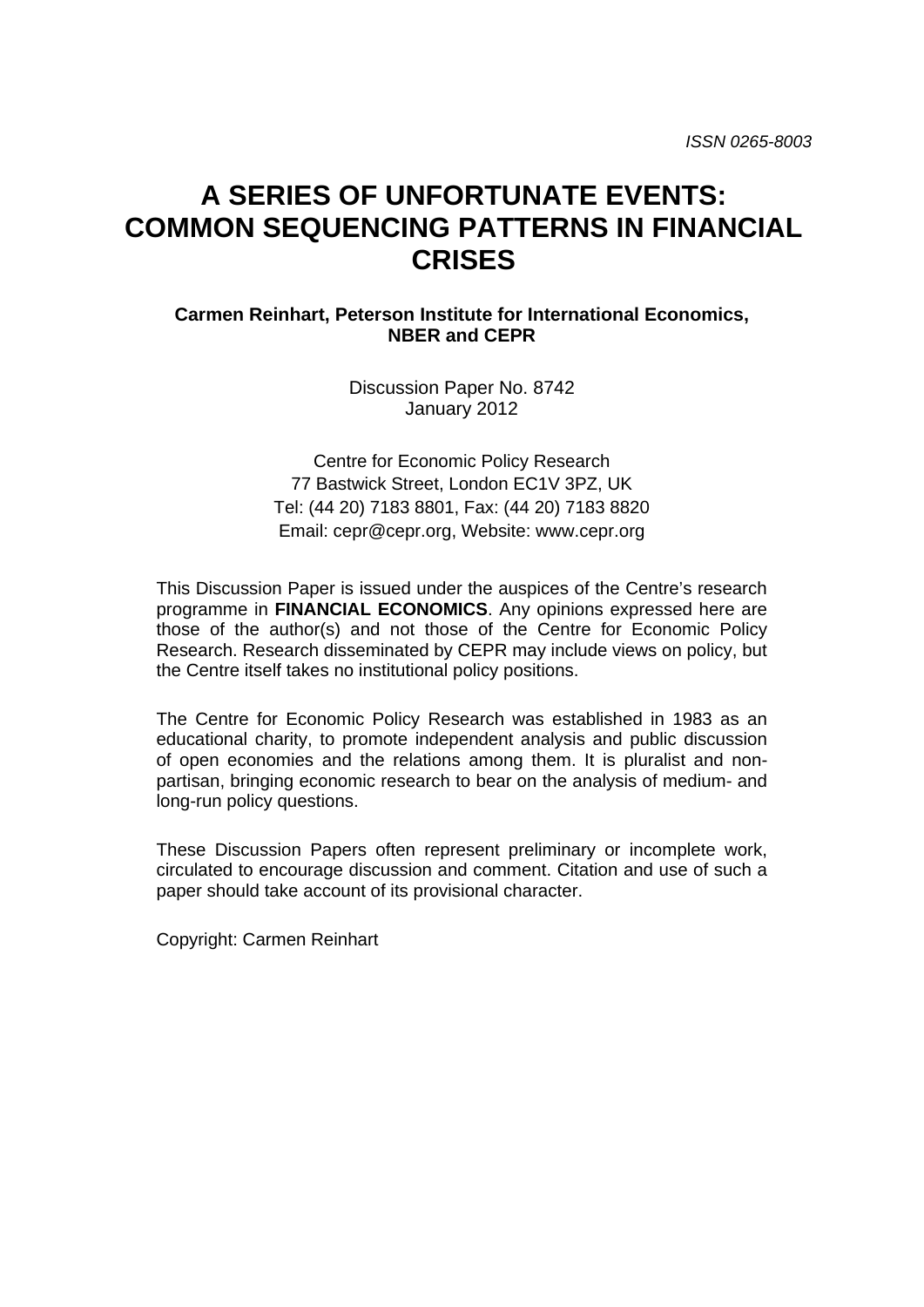CEPR Discussion Paper No. 8742

January 2012

## **ABSTRACT**

### A Series of Unfortunate Events: Common Sequencing Patterns in Financial Crises\*

We document that the global scope and depth of the crisis the began with the collapse of the subprime mortgage market in the summer of 2007 is unprecedented in the post World War II era and, as such, the most relevant comparison benchmark is the Great Depression (or the Great Contraction, as dubbed by Friedman and Schwartz, 1963) of the 1930s. Some of the similarities between these two global episodes are examined but the analysis of the aftermath of severe financial crises is extended to also include the most severe post-WWII crises as well. As to the causes of these great crises, we focus on those factors that are common across time and geography. We discriminate between root causes of the crises, recurring crises symptoms, and common features (such as misguided financial regulation or inadequate supervision) which serve as amplifiers of the boom-bust cycle. There are recurring temporal patterns in the boom-bust cycle and their broad sequencing is analyzed.

JEL Classification: E6, F3 and N0 Keywords: debt, default, financial crises and financial repression

Carmen Reinhart Peterson Institute for International Economics 1750 Massachusetts Avenue Washington, DC 20036-1903 USA

Email: creinhart@piie.com

For further Discussion Papers by this author see: www.cepr.org/pubs/new-dps/dplist.asp?authorid=129977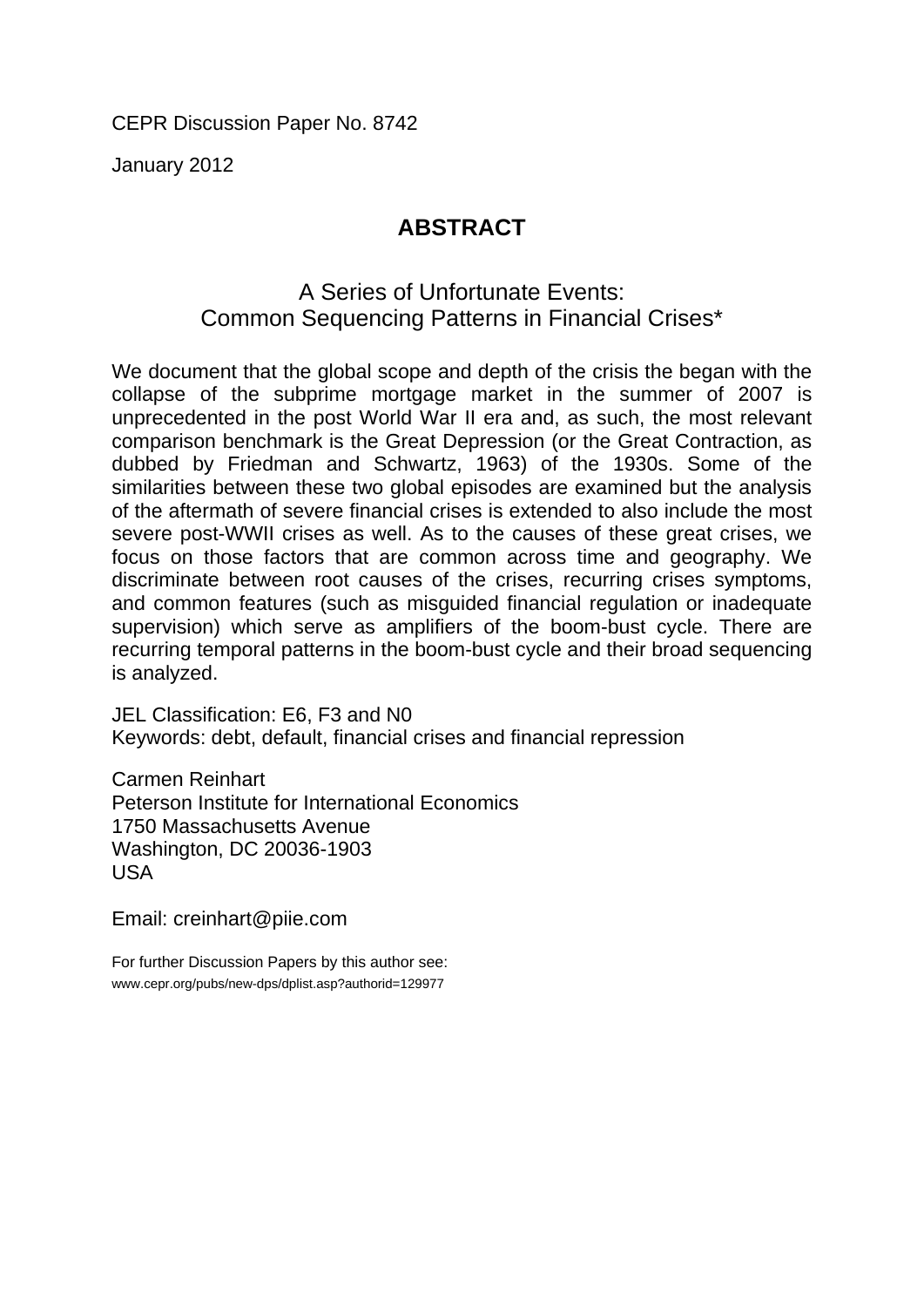\* This paper was prepared for the XIth Angelo Costa Lecture, Rome, 5 October 2011. The material is drawn from Carmen M. Reinhart and Kenneth S. Rogoff, *This Time is Different: Eight Centuries of Financial Folly* (Princeton: Princeton University Press, 2009) and Carmen M. Reinhart, Jacob Kirkeegard, and Belen Sbrancia, Financial Repression Redux (2011). I wish to thank Vincent R. Reinhart and conference participants for helpful comments and suggestions.

Submitted 15 December 2011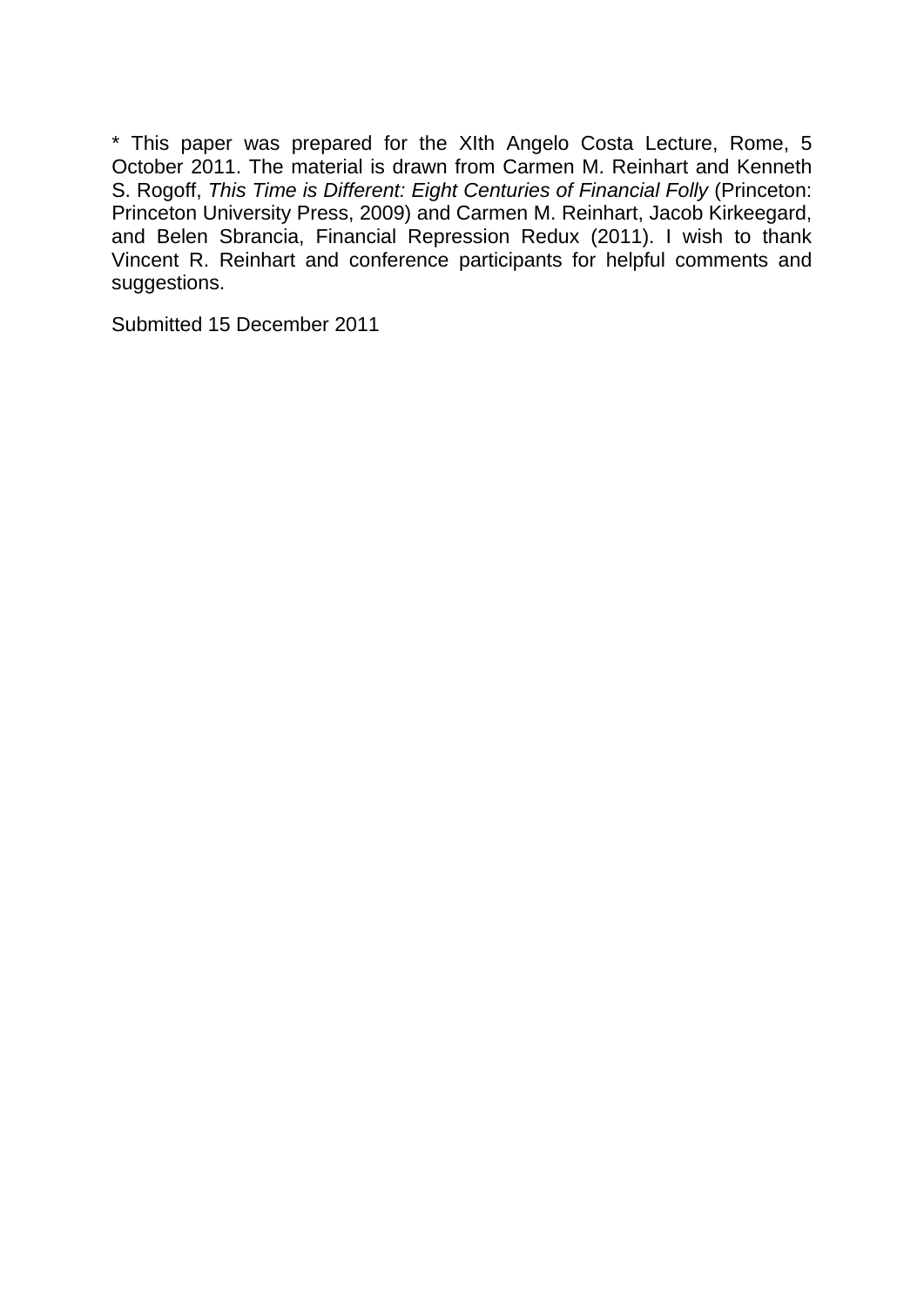#### **I. Introduction**

*"Overindebtedness simply means that debts are out-of-line, are too big relative to other economic factors. It may be started by many causes, of which the most common appears to be new opportunities to invest at a big prospective profit… such as through new industries… Easy money is the great cause of over-borrowing."* 

*Irving Fisher (1933).* 

 This paper follows my remarks at the XIth Angelo Costa Lecture, Rome, October 5, 2011 and draws heavily from Reinhart and Rogoff (2009) and Reinhart, Kirkeegard, and Sbrancia (2011).

The issues I address fall into three broad areas or sections.<sup>2</sup> The next section takes stock of the collateral damage, in terms of the incidence of banking crises and currency and crashes around the world, which followed the financial turmoil that began as the subprime crisis in the United States in the summer of 2007. Following a common pattern in history, the financial crash has more recently morphed into full fledged sovereign crises engulfing (to date), in varying degrees, Greece, Portugal, Ireland, Italy and Spain.<sup>3</sup> Apart from its impact on domestic and international financial flows, not to mention the changes in the landscape of the financial industry, that this crisis has produced, the toll on the real economy has been great. The evolution of world trade helps to illustrate the breadth and depth of the economic downturn. Global equity prices have also followed a roller coaster pattern since the onset of crisis about four years ago. The evidence presented here, places these developments in a broader historical and international perspective that allows us to gauge the unusual severity of the unfolding global crisis. Section III dwells on the aftermath of severe financial crises, and speculates

<sup>&</sup>lt;sup>2</sup> Reinhart and Rogoff will be henceforth referred to as RR.

<sup>&</sup>lt;sup>3</sup> Reinhart and Rogoff (2011b).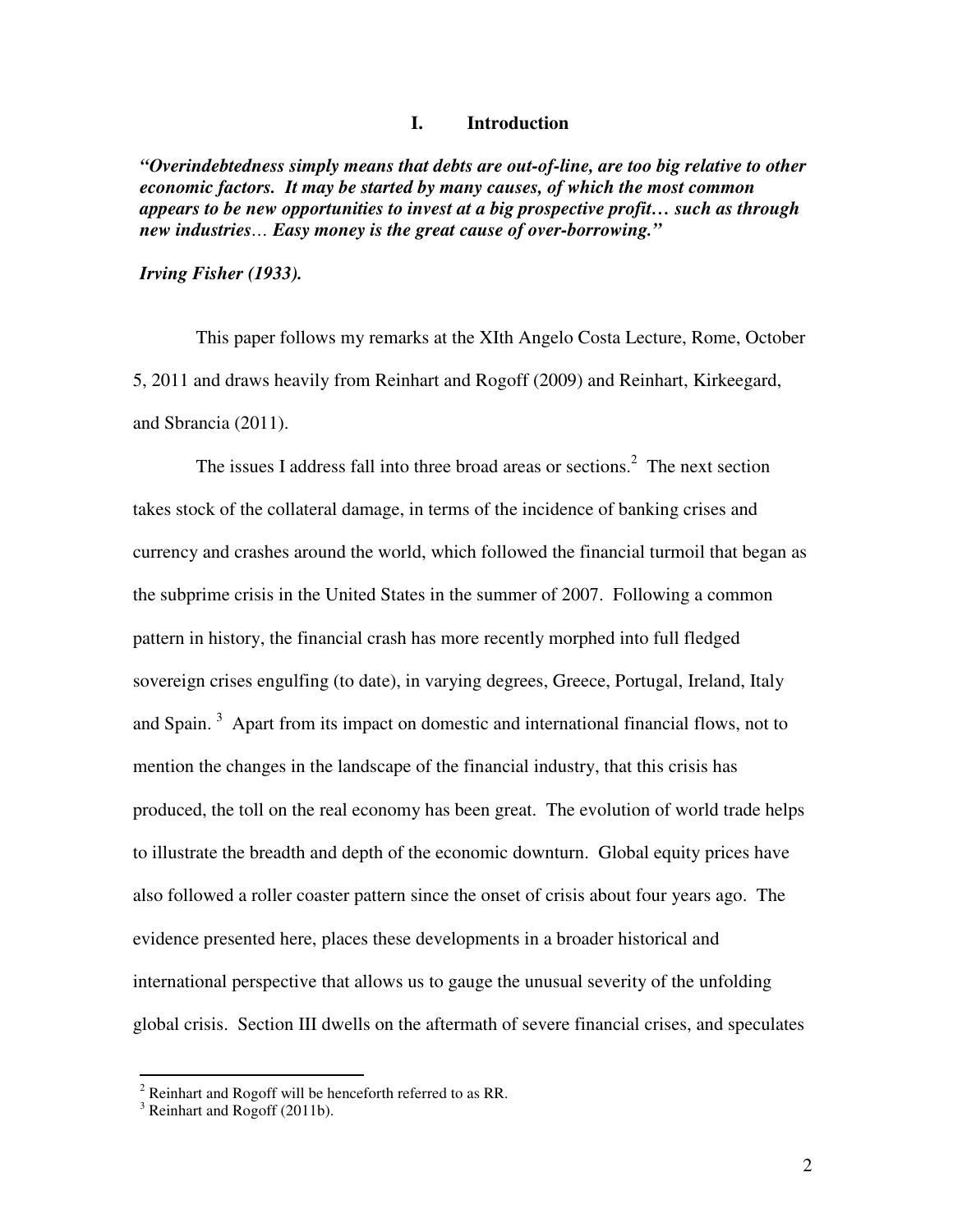where we might be in the post-crisis cycle. The comparisons focus primarily on the housing and labor markets, where the aftereffects of the crises have tended to linger the longest. The fiscal implications and consequences of severe crises are discussed. Section IV poses the question of what causes these great crises and what factors make them more severe. The focus of this discussion is on causal factors that are common to severe financial crises across countries and across time rather than those that are idiosyncratic to the political and economic circumstances of the latest episode. The last section discusses on the high (and rapidly rising) levels of public sector indebtedness in nearly all the advanced economies and its implication for the "international financial architecture" in the form of financial repression in years to come.

#### **II. Taking stock: The global dimensions of the crisis**

#### *1. A global crisis index*

 So, where are we in a historical global context? We present an index which proxies of world economic turbulence. These aggregate crisis indices are the time series shown for 1900-2010 in Figure 1 for the "World". The indices shown are weighted by a country's share in world GDP, as we have done for debt and banking crises. The 66 country sample accounts for about 90 percent of world GDP. The country indices (without stock market crashes) are compiled from the time of independence (if after 1800) onward; the index that includes the equity market crashes is calculated based on data availability. While inflation and banking crises predate independence in many cases, a sovereign debt crisis (external or internal) is by definition not possible for a colony. In addition, numerous colonies did not always have their own currencies. The *BCDI index*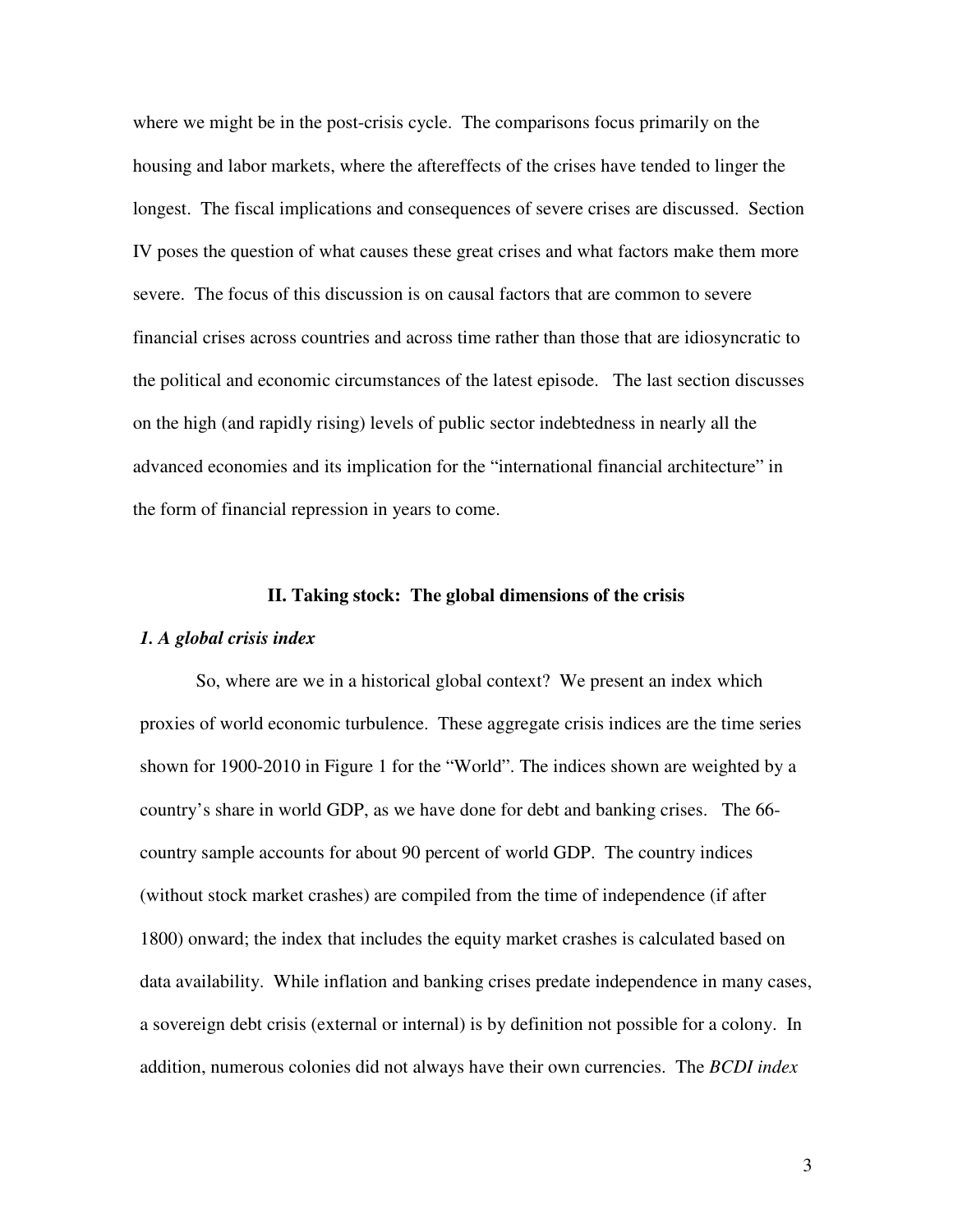stands for banking (systemic episodes only), currency, debt (domestic and external), and inflation crisis index. When stock market crashes are added (shown separately) to the *BCDI* composite, we refer to it as the *BCDI* +

Figure 1 chronicles and summarizes the incidence, and to some degree the severity of varied crisis experience. A cursory inspection of the figure reveals a very different pattern for the pre- and post-WWII experience. The pre-war experience is characterized by frequent and severe crises episodes ranging from the banking-crisis driven "global" panic of 1907 to the debt and inflation crises associated with World War II and its aftermath. The only period during the post war that we see as high an incidence of crises is the fifties where, during World War II big countries -- Germany, Austria, Japan, Italy -- were in a state of default and remained so through the early fifties. Plus, of course, there were a lot of countries that had gone into default in the thirties that were still in default. But since the immediate aftermath of World War II, we had not seen a crisis this global in scope.

The sharp rise in the blue line (*BCDI index)* that we see in 2007 and more so in 2008 is mostly dominated by banking crises and also currency crashes. Indeed, a large share of countries in the fall of 2008, had sufficiently large depreciations to classify as a currency crash (i.e., exchange rate depreciations exceeding 15 percent). The red line adds stock market crashes—which were ubiquitous in 2008-2009. No doubt, when the index is updated to reflect year-end 2011 price levels, it will reveal yet another wave of stock market crashes.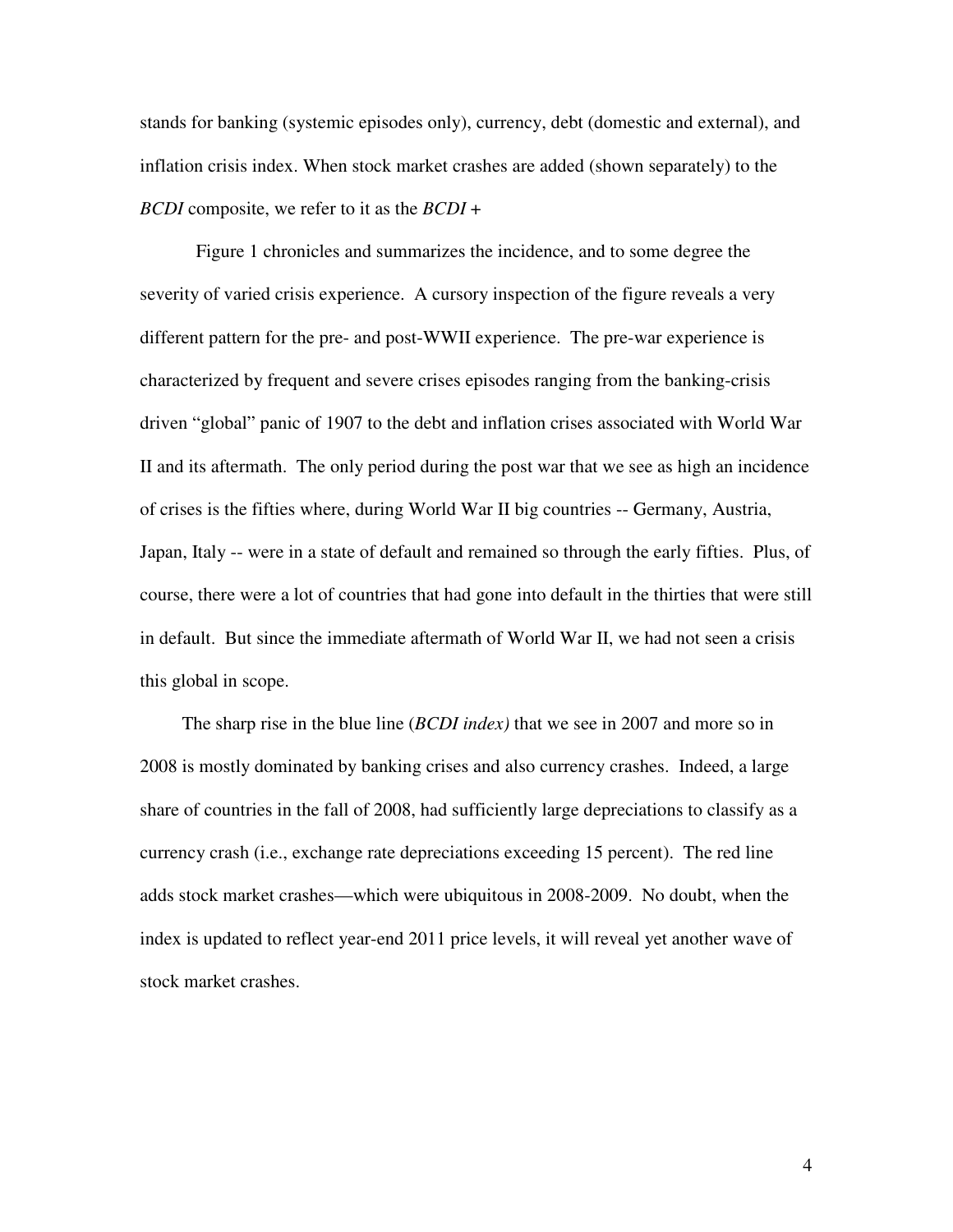#### Figure 1. Varieties of crises: World aggregate, 1900-2010

A composite index of banking, currency, sovereign default and, inflation crises, and stock market crashes (weighted by their share of world income)



1900 1905 1910 1915 1920 1925 1930 1935 1940 1945 1950 1955 1960 1965 1970 1975 1980 1985 1990 1995 2000 2005 2010

*Notes:* The banking, currency, default (domestic and external) and inflation composite (*BCDI* index) can take a value between 0 and 5 (for any country in any given year) depending on the varieties of crises taking place on a particular year. For instance, in 1998 the index took on a value of 5 for Russia, as there was a currency crash, a banking and inflation crisis, and a sovereign default on both domestic and foreign debt obligations. This index is then weighted by the country's share in world income. This index is calculated annually for the 66 countries in the sample for 1800-2010:6 (shown above for 1900-onwards). We have added, for the borderline banking cases identified in Laeven and Valencia (2010) for the period 2007-2010. In addition, we use the Barro and Ursua (2009) definition of a stock market crash for the 25 countries in their sample (a subset of the 66-country sample-except for Switzerland) for the period 1864-2006; we update their crash definition through June 2010, to compile our *BCDI+* index. For the United States, for example, the index posts a reading of 2 (banking crisis and stock market crash) in 2008; for Australia and Mexico it also posts a reading of 2 (currency and stock market crash).

#### *2. World trade*

 As to trade, we offer we offer an illustration of the evolution of trade during two global crises. Figure 2 plots the value of World merchandise exports for 1928-2010. The estimate for 2009 uses the actual year-end level for 2008 as the average for 2009; this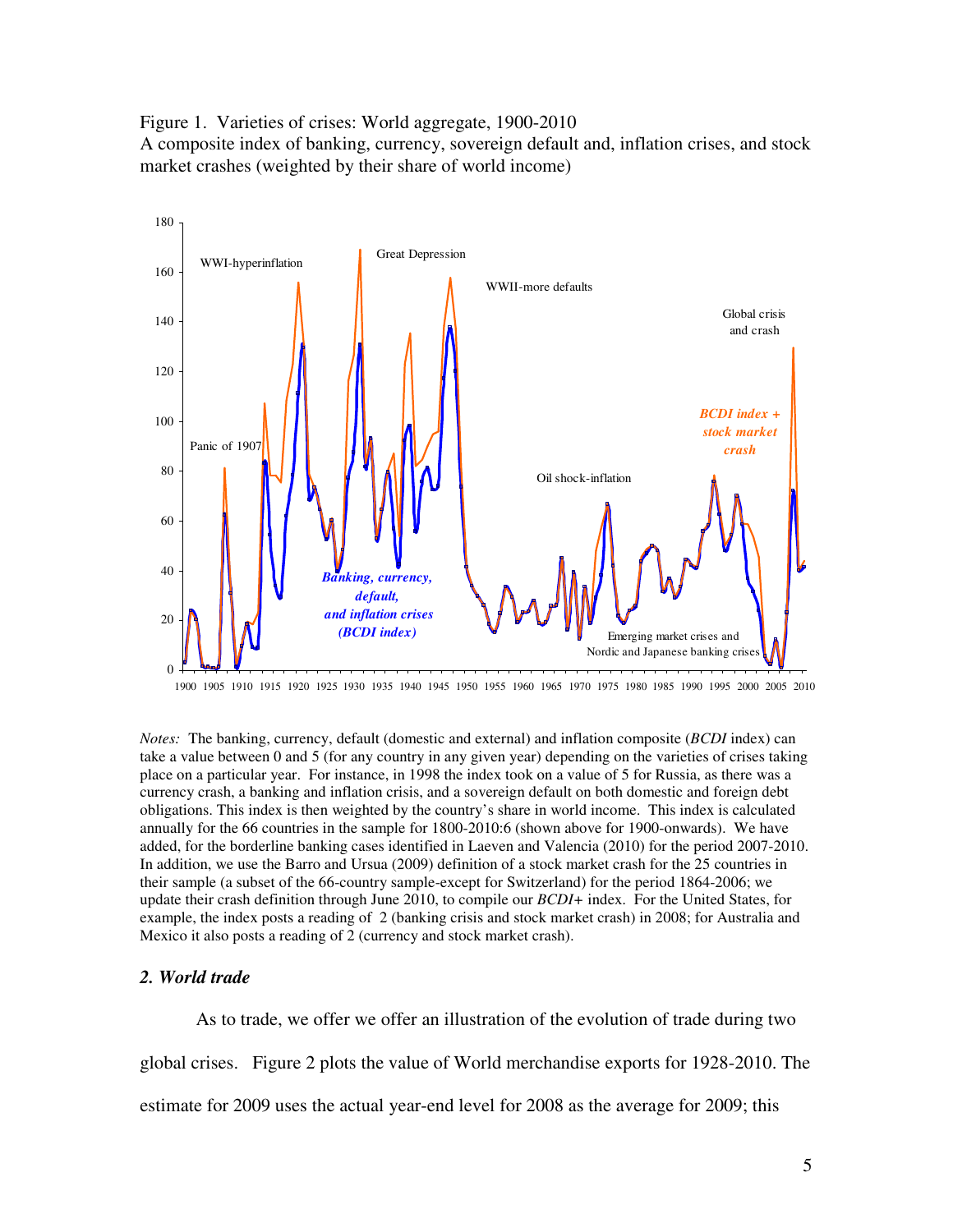yields a 9 percent year-over-year decline in 2009, the largest one-year drop since 1938.  $4$ Other large post-WWII declines are in 1952, during the Korean War and in 1982-1983, when recession hit the United States and a 1930s-scale debt crisis swept through the emerging world. Smaller declines occurred in 1958, the bottom of a recession in the United States, 1998 during the Asian financial crisis and in 2001, after September 11.

 4 While we have reliable trade data for a most countries during World War II, there are sufficient missing entries so as to make the calculation of the world aggregate not comparable to other years during 1940- 1947.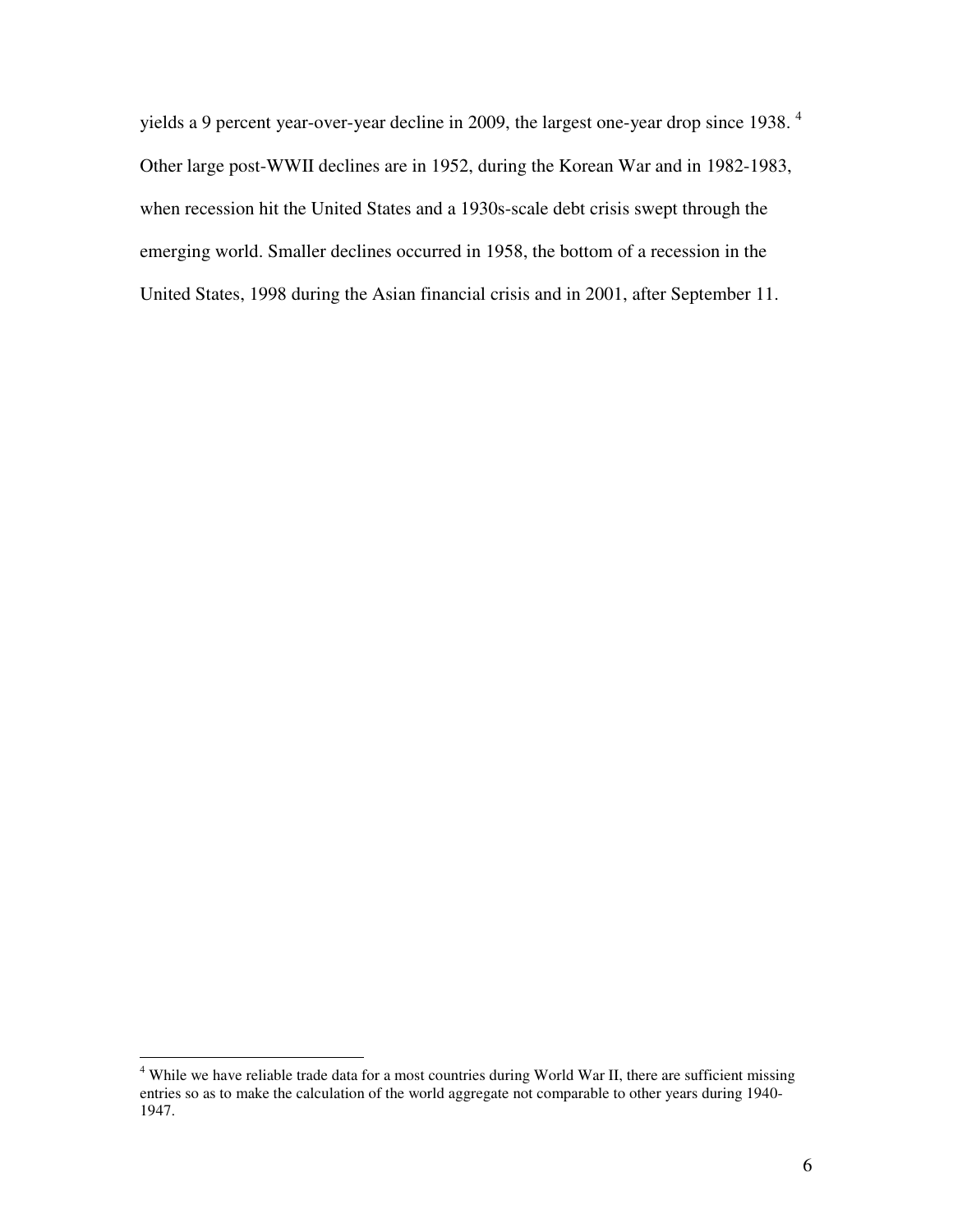Figure 2. World export growth, 1928-2010 *(annual percent change)* 



Sources: Global Financial Data (GFD), League of Nations, *World Economic Survey* (various issues), International Monetary Fund, *World Economic Outlook,* and the authors (see notes). Notes: The estimate for 2010 is from the *World Economic Outlook*. The 20.4 percent year-over-year decline in 2010, is the largest post-war drop. Other large post-WWII declines are in 1952, during the Korean War and in 1982-1983, when recession hit the United States and a 1930s-scale debt crisis swept through the emerging world. Smaller declines occurred in 1958, the bottom of a recession in the United States, 1998 during the Asian financial crisis and in 2001, after September 11.

#### *3. The "big picture"*

In sum, Figures 1-2 highlight the breadth, depth, and internationally synchronous nature of the post-2007 financial crisis, especially in relation to the milder more scattered crises episodes of the post war landscape. Even "significant global" events, such as the break-down of the Bretton Woods system of fixed exchange rates, the oil shocks of the mid-1970s and the emerging market debt crisis of the early 1980s, pale in comparison in terms of the incidence of crises and impacts on the real economy. Indeed, the ouput declines registered in many advanced and emerging market economies in 2009 rank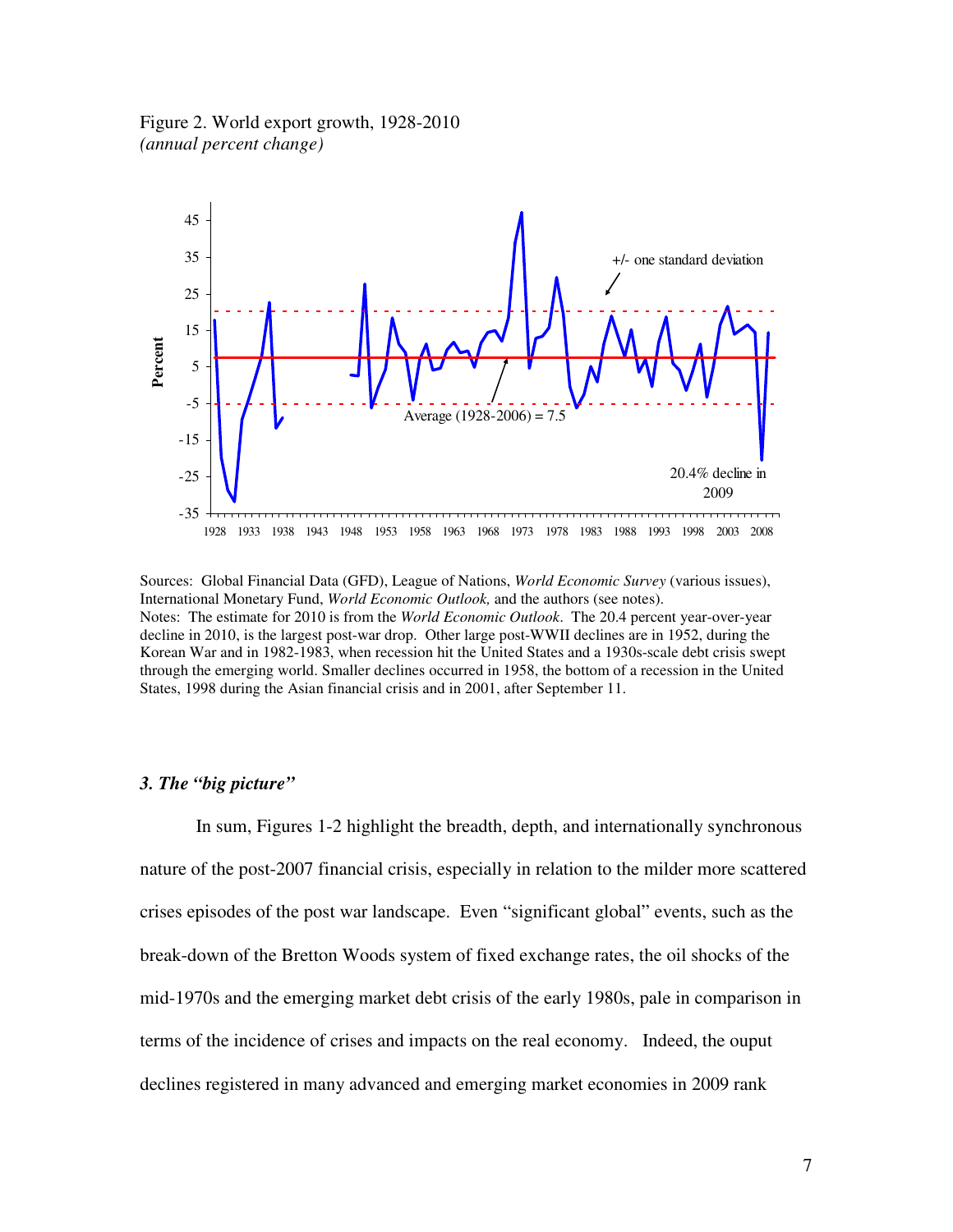among the largest declines in the history of the national income accounts. In several countries, the declines in real GDP during the second great contraction (2008-2009) matched and even exceeded those recorded during severe "home grown" financial crises. This list includes such diverse countries (crisis year in parentheses) as Finland (1991); Mexico (1995); Singapore (1982); Spain (1977); Sweden (1991); Turkey (2001), among others.

Having suggested that the severity of this crisis is on a different scale from the post-war norm, it is logical sequel to expect that the aftermath of the crisis will, in all likelihood, also depart from the "standard" post-war recession-recovery pattern. To this end, the next section summarizes selected empirical findings of the RR study on the aftermath of severe financial crises.

#### **III. The Aftermath of Financial Crises**

Let me begin by observing that, as to the present conjuncture in the United States, the post-war recession experience should not be seen as an instructive benchmark for where we are at present or what we should expect. The average NBER post-war recession lasts less than a year. The worst one lasted 16 months. We passed those milestones.

Broadly speaking, financial crises are protracted affairs. More often than not, the aftermath of severe financial crises share three characteristics. *First,* asset market collapses are deep and prolonged. Real housing price declines average 35 percent stretched out over six years. *Second***,** the aftermath of banking crises is associated with profound declines in output and employment. The unemployment rate rises an average of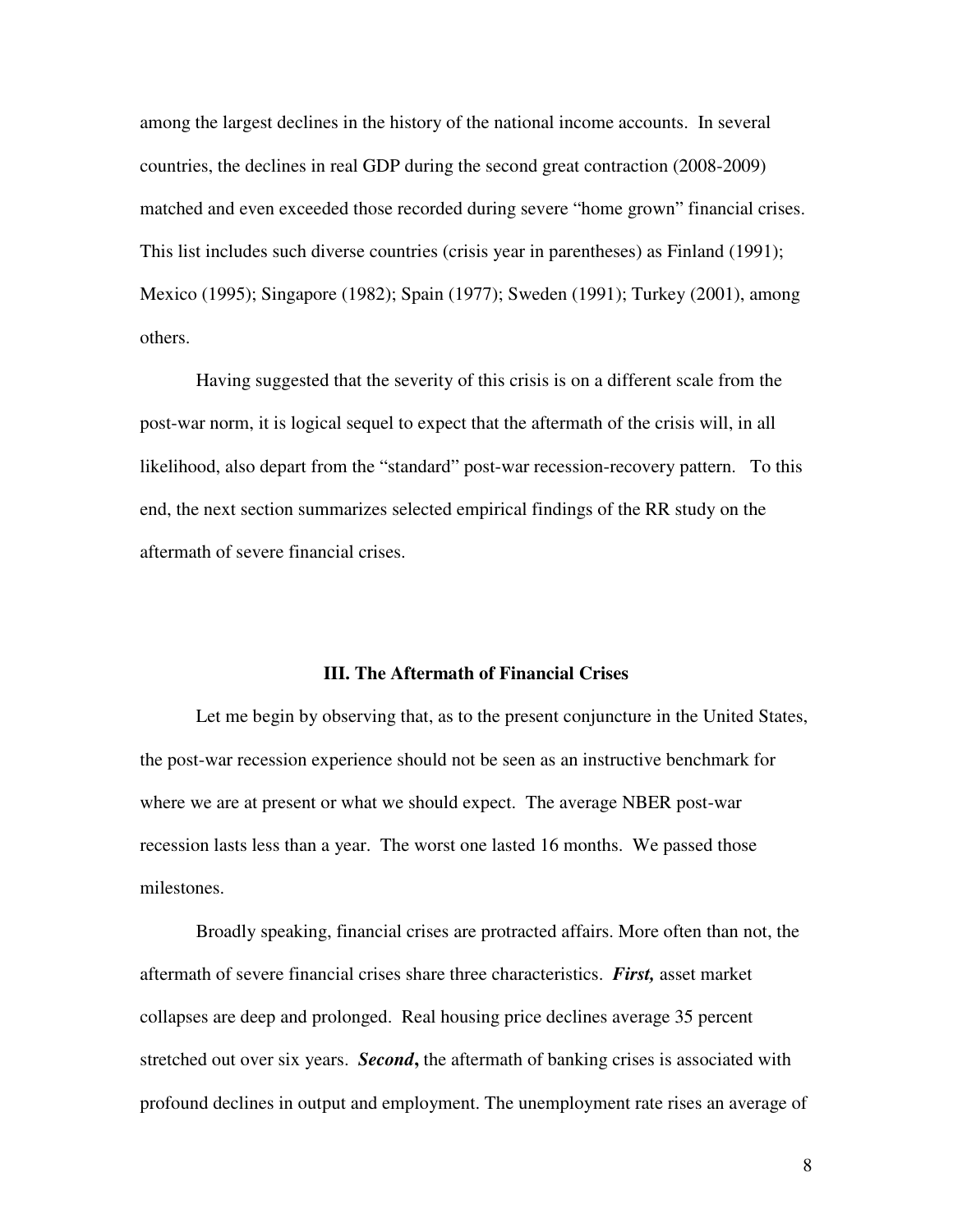7 percentage points over the down phase of the cycle, which lasts on average over four years. *Third,* the real value of government debt tends to explode, rising an average of 86 percent in the major post–World War II episodes. Interestingly, the main cause of debt explosions is not the widely cited costs of bailing out and recapitalizing the banking system. In fact, the biggest driver of debt increases is the inevitable collapse in tax revenues that governments suffer in the wake of deep and prolonged output contractions.

#### *1. Unemployment*

To illustrate, Figure 3 examines unemployment rates in the wake of the 14 worst financial crises in the post war. And what the left panel shows is the increase in the unemployment rate from the low point to the high point. So, it's the cumulative increase in unemployment for that particular crisis. What the right panel shows is the duration in years of the time it takes to go from the lowest unemployment level to the highest. On average from bottom to peak, unemployment increases by about 7 percentage points during the worst financial crises. In the U.S. context, low point in unemployment in 2006 was around 4 percent-a 7 percentage point increase would take it to 11 percent. The average duration (bottom to peak) is 4.8 years.

These indices are the official unemployment rates; we are now all aware of more encompassing measures, such as U6 that are much higher than this when you take into account underemployment and so on. That's not reflected in these numbers.

To reiterate, recovery in the aftermath of severe financial crises are protracted affairs, in general.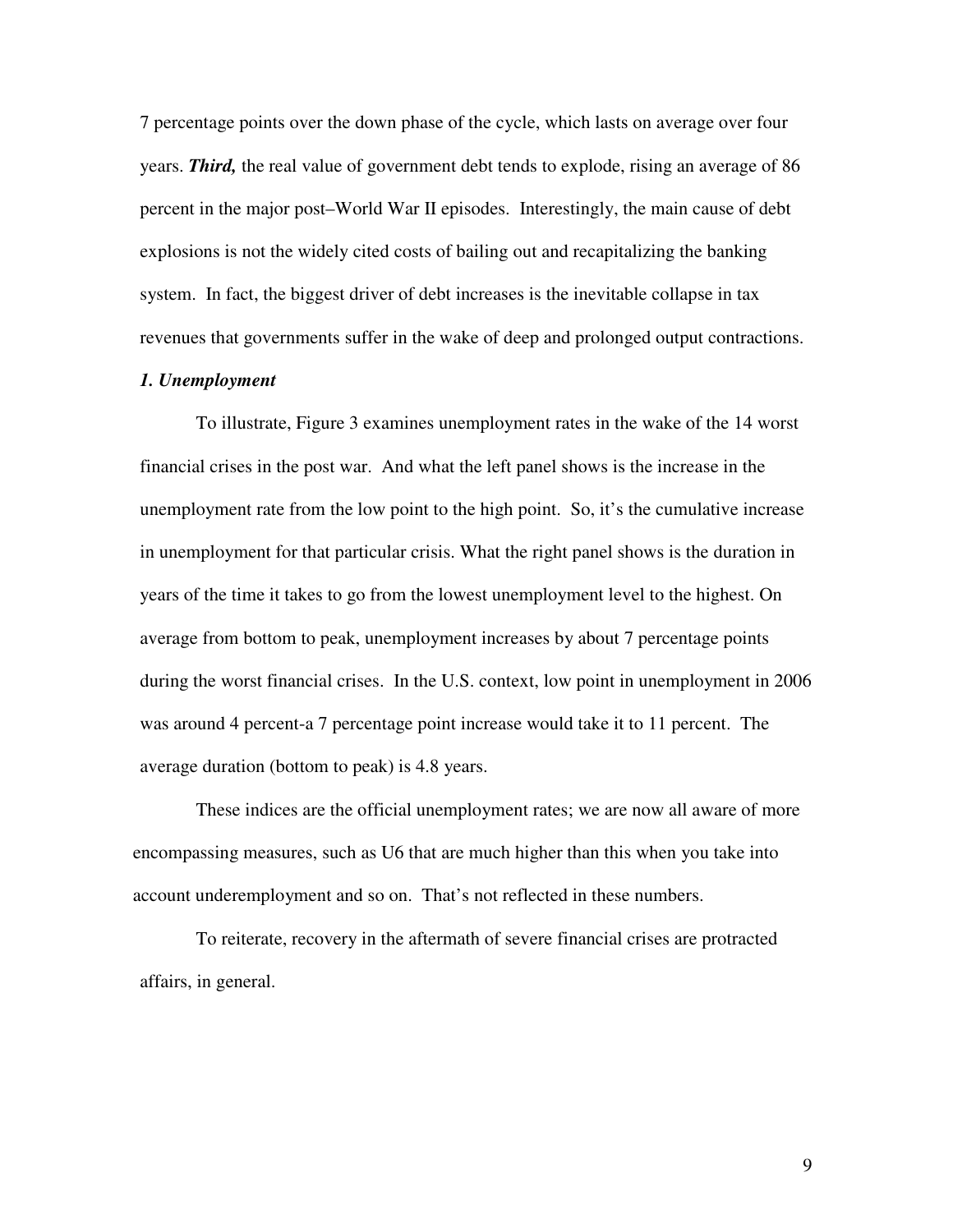#### Figure 3





Sources: OECD, IMF, Historical Statistics of the United States (HSOUS), various country sources, and authors' calculations.

Notes: Each banking crisis episode is identified by country and the beginning year of the crisis. Only major (systemic) banking crises episodes are included, subject to data limitations. The historical average reported does not include ongoing crises episodes.

#### *2. Public debt*

Where there is a substantial economic downturn, high and rising unemployment, and imploding real estate prices – major fiscal consequences should be expected. Not surprisingly, the true legacy of a major financial crisis is more government debt. Figure 4 shows the rise in real government debt in the three years following a banking crisis. The deterioration in government finances is striking, with an average debt rise of over 86 percent. We look at percentage increase in debt, rather than debt-to-GDP, because sometimes steep output drops would complicate interpretation of debt–GDP ratios. As RR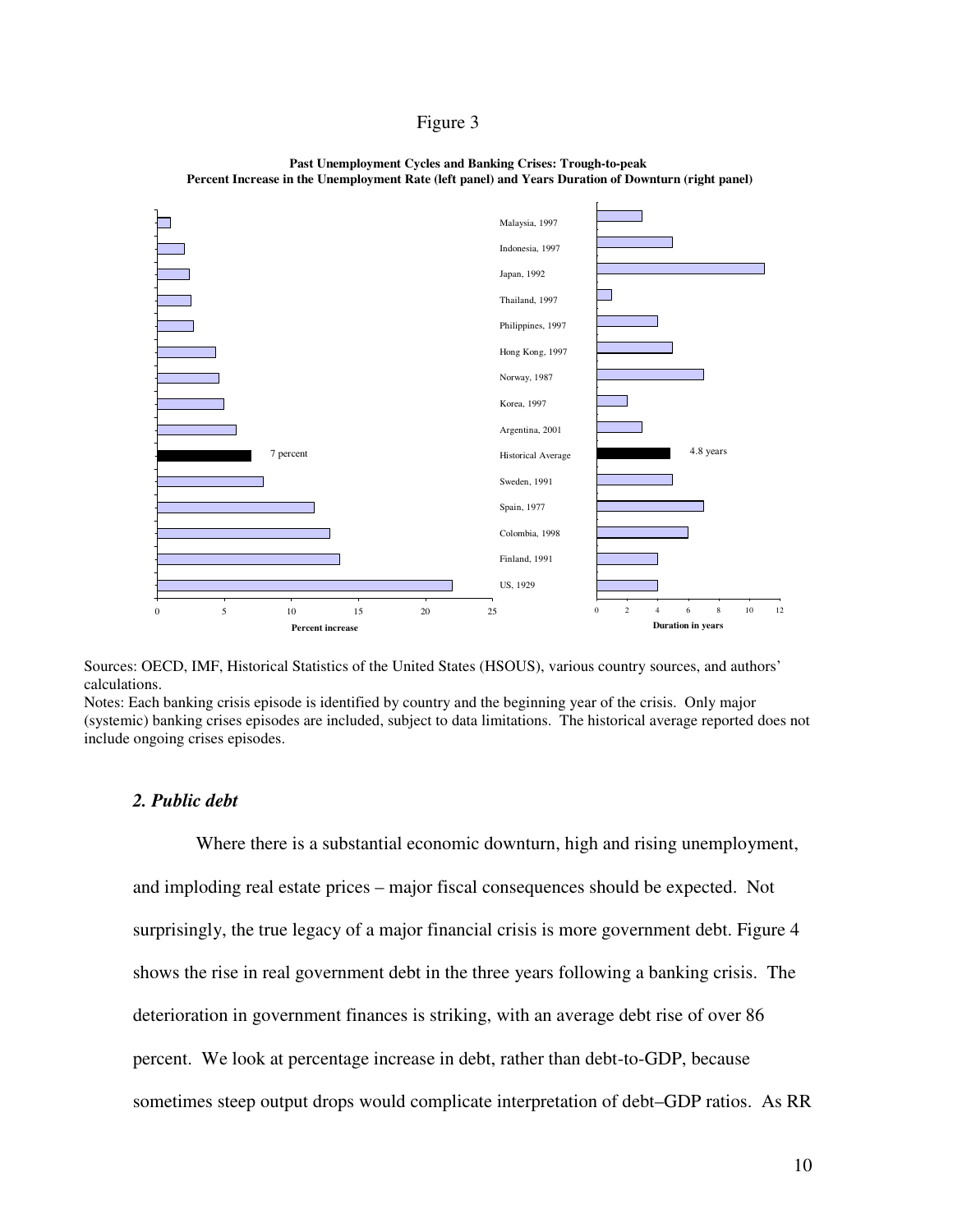(2009) note, the characteristic huge buildups in government debt are driven mainly by sharp falloffs in tax revenue.

Importantly, however, another major contributor to the public debt buildup in past crises as well as the current one if the fact that private debts before a crisis become public debts afterwards. Nowhere is this pattern more evident in recent history that in Ireland, where the debt/GDP of general government stood at around 25 percent in 2007 and has since more than quadrupled.<sup>5</sup> In the United States, in early 2010 the transfer of the two mortgage giants, Fannie and Freddie, added 25 percent to the general government's debtto-GDP ratio.

<sup>&</sup>lt;sup>5</sup> Reinhart (2010) documents numerous episodes where private debts ended up in the public sector balance sheet.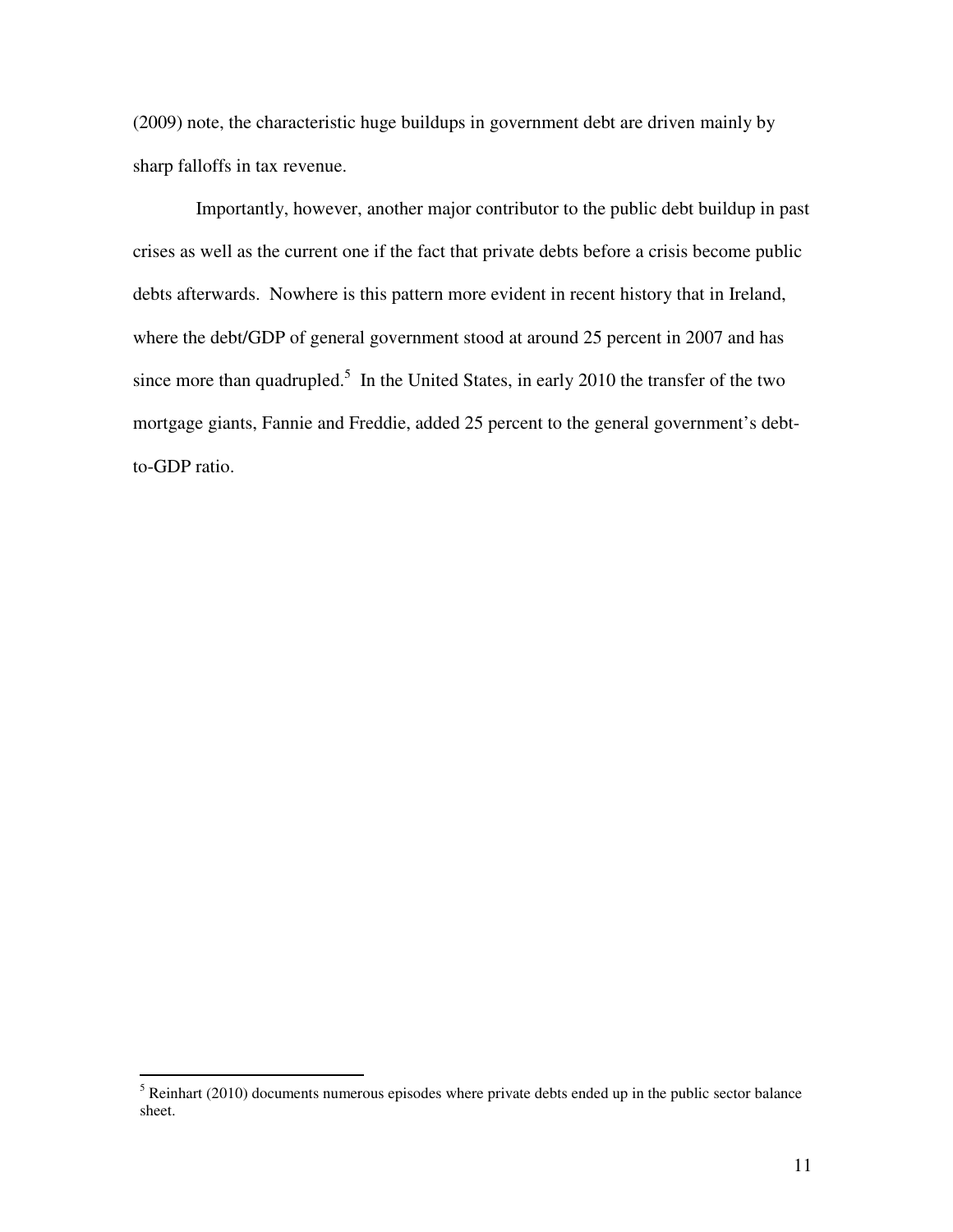Figure 4

#### **Cumulative increase in real public debt in the three years following the banking crisis**



Sources: Reinhart and Rogoff (2008b) and sources cited therein.

Notes: Each banking crisis episode is identified by country and the beginning year of the crisis. Only major (systemic) banking crises episodes are included, subject to data limitations. The historical average reported does not include ongoing crises episodes, which are omitted altogether, as these crises begin in 2007 or later, and debt stock comparison here is with three years after the beginning of the banking crisis.

#### **IV. Causes, Symptoms, and Amplifiers of Financial Crises**

As to the causes of these great crises, we next focus on those factors that are common across time and geography; we discriminate between root causes of the crisis, its symptoms, and features such as financial regulation which serve as amplifiers of the boom-bust cycle. Pertinent to the globalization theme of this conference, the discussion begins with the link between financial liberalization (internal and external), the financial innovation and credit booms these spawn and banking crises.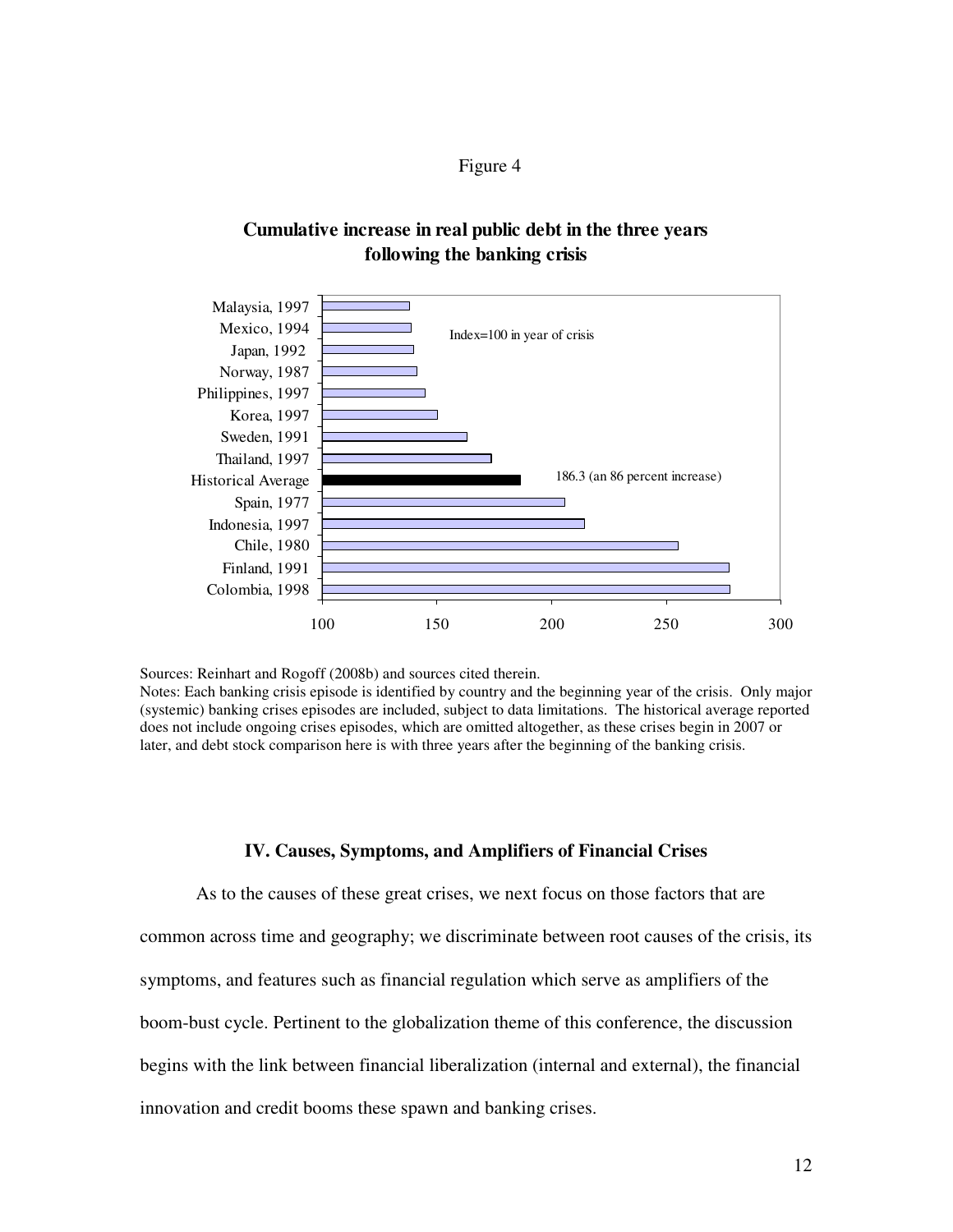#### *1. The roots*

There is a striking correlation between freer capital mobility and the incidence of banking crises, as shown in Figure 5. *Periods of high international capital mobility have repeatedly produced international banking crises, not only famously as they did in the 1990s, but historically.* The figure plots a three-year moving average of the share of all countries experiencing banking crises on the right scale. On the left scale, we graph the index of capital mobility, due to Obstfeld and Taylor (2004), updated and back cast using their same design principle, to cover our full sample period. While the Obstfeld– Taylor index may have its limitations, we feel it nevertheless provides a concise summary of complicated forces by emphasizing de facto capital mobility based on actual flows.

For the post-1970 period, Kaminsky and Reinhart (1999) present formal evidence on the links of crises with financial liberalization. In 18 of the 26 banking crises they study, the financial sector had been liberalized within the preceding five years, usually less. In the 1980s and 1990s most liberalization episodes were associated with financial crises of varying severity. Only in a handful of countries (for instance, Canada) did financial sector liberalization proceed smoothly. Specifically, the paper presents evidence that the probability of a banking crisis conditional on financial liberalization having taken place is higher than the unconditional probability of a banking crisis.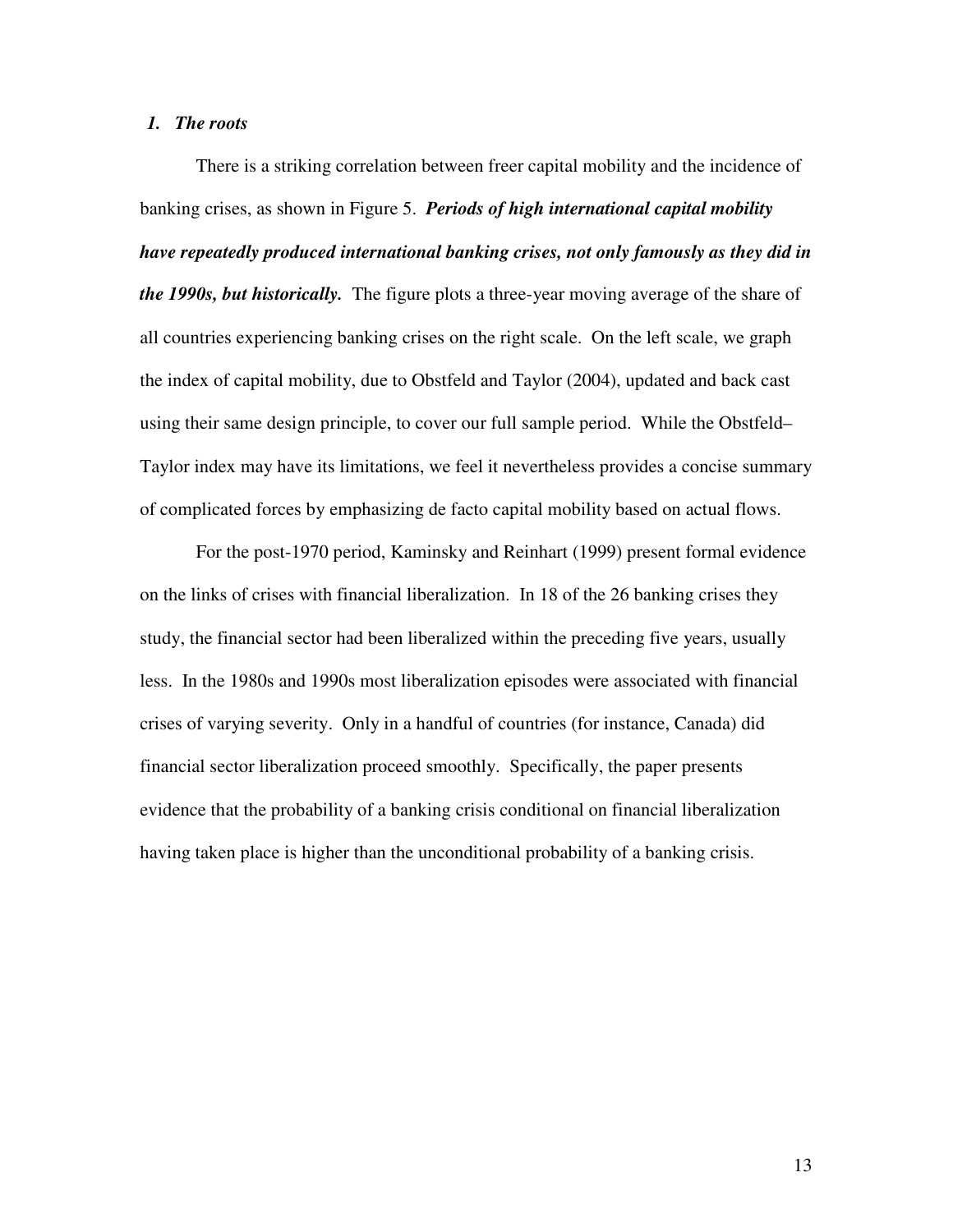

Figure 5. Capital Mobility and the Incidence of Banking Crises: All Countries, 1800-2010

Sources: Bordo et al. (2001), Caprio et al. (2005), Kaminsky and Reinhart (1999), Laeven and Valencia (2010), Obstfeld and Taylor (2004), and these authors. Notes: This sample includes **all** countries (even those not in our core sample of 66). The full listing of banking crises dates are shown in Appendix II**.** On the left scale, we updated our favorite index of capital mobility, admittedly arbitrary, but a concise summary of complicated forces. The smooth red line shows the judgmental index of the extent of capital mobility given by Obstfeld and Taylor (2004), back cast from 1800 to 1859 using their same design principle.

#### *2. The setting*

Across countries and over the centuries, economic crises of all type follow a similar pattern. An innovation emerges. Sometimes it is a new tool of science of industry, such as the diving bell, steam engine, or the radio. Sometime it is a tool of financial engineering, such as the joint-stock company, junk bonds, or collateralized debt obligations. These usually accompany or are a direct result of financial liberalization, as described above. Investors may be wary at first, but then they see that extraordinary returns appear available on these new instruments and they rush in. Financial intermediaries—banks and investment companies—stretch their balance sheets so as not to be left out. The upward surge in asset prices continues, and that generation of financial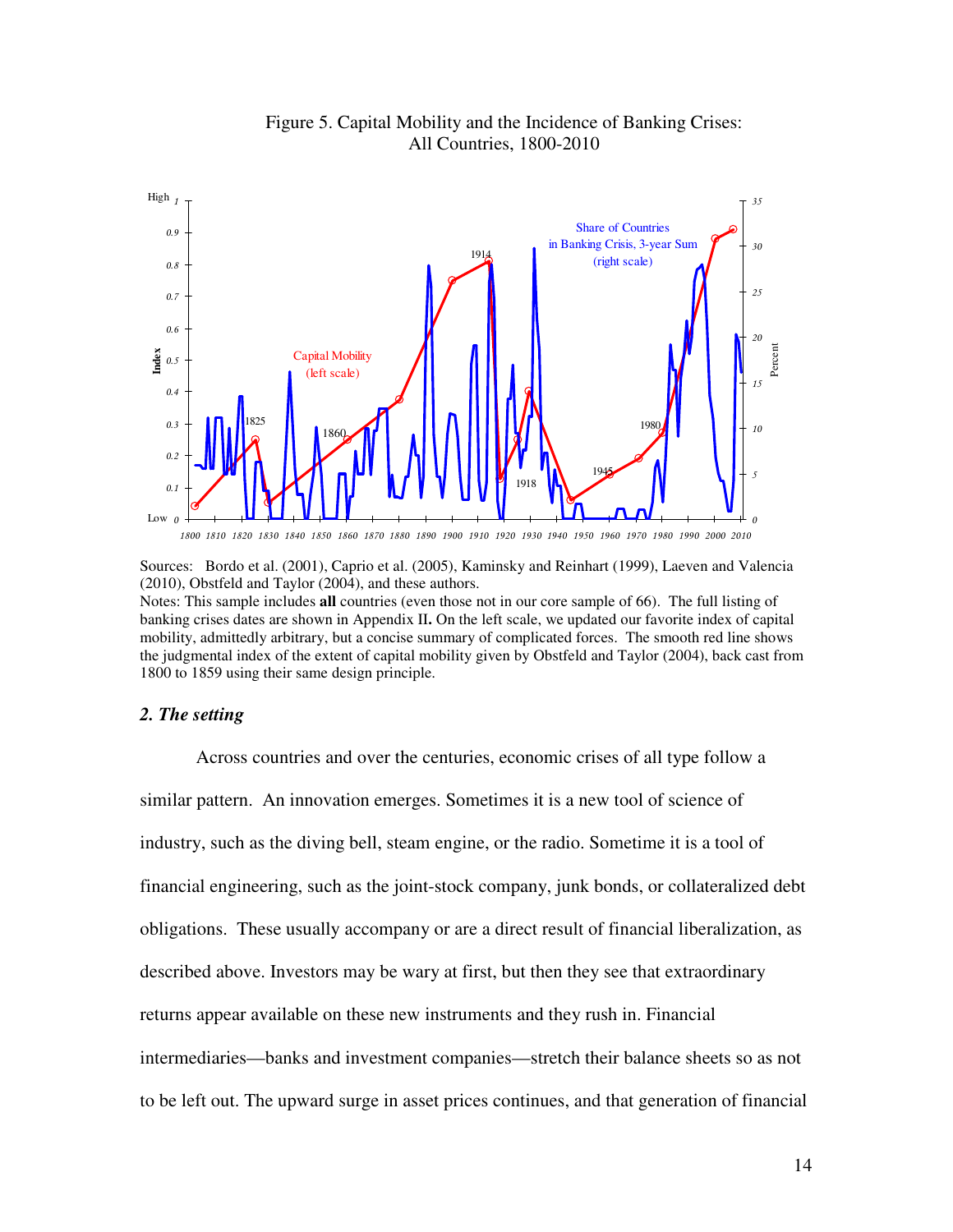market participants concludes that rules have been rewritten: Risk has been tamed, and leverage is always rewarded. All too often, policy makers assert that the asset-price boom is a vote of confidence on their regime—that **"this time is different"**. Only seldom, to my knowledge, do they protest that perhaps the world has not changed and that the old rules of valuation still apply.

But the old rules *do* apply. The asset price rise peters out, sometimes from exhaustion on its own or sometimes because of a real shock to the economy. This exposes the weaknesses of the balance sheets of those who justified high leverage by the expectation of outsized capital gains. Many financial firms admit losses, and some ultimately fail. All those financial firms hunker down, constricting credit availability in an effort to slim their balance sheets. With wealth lower and credit harder to get, economic activity typically contracts. Only after the losses are flushed out of the financial system and often with the encouragement of lagging monetary and fiscal ease does the economy recover.

#### *3. The symptoms*

The recurring historical pattern described above is associated with some welldefined symptoms. I will focus here on a few of the symptoms or quantitative parallels (those listed in Table 1) that have been present during the current crisis in several countries and that we have seen systematically in numerous earlier crises in advanced and emerging market economies alike.<sup>6</sup> Specifically, large capital inflows, sharp housing and equity price run-ups lead the "leading indicator" group. So have been surges in private

<sup>&</sup>lt;sup>6</sup> These and other economic and financial indicators are analyzed in detail in Kaminsky and Reinhart (1999).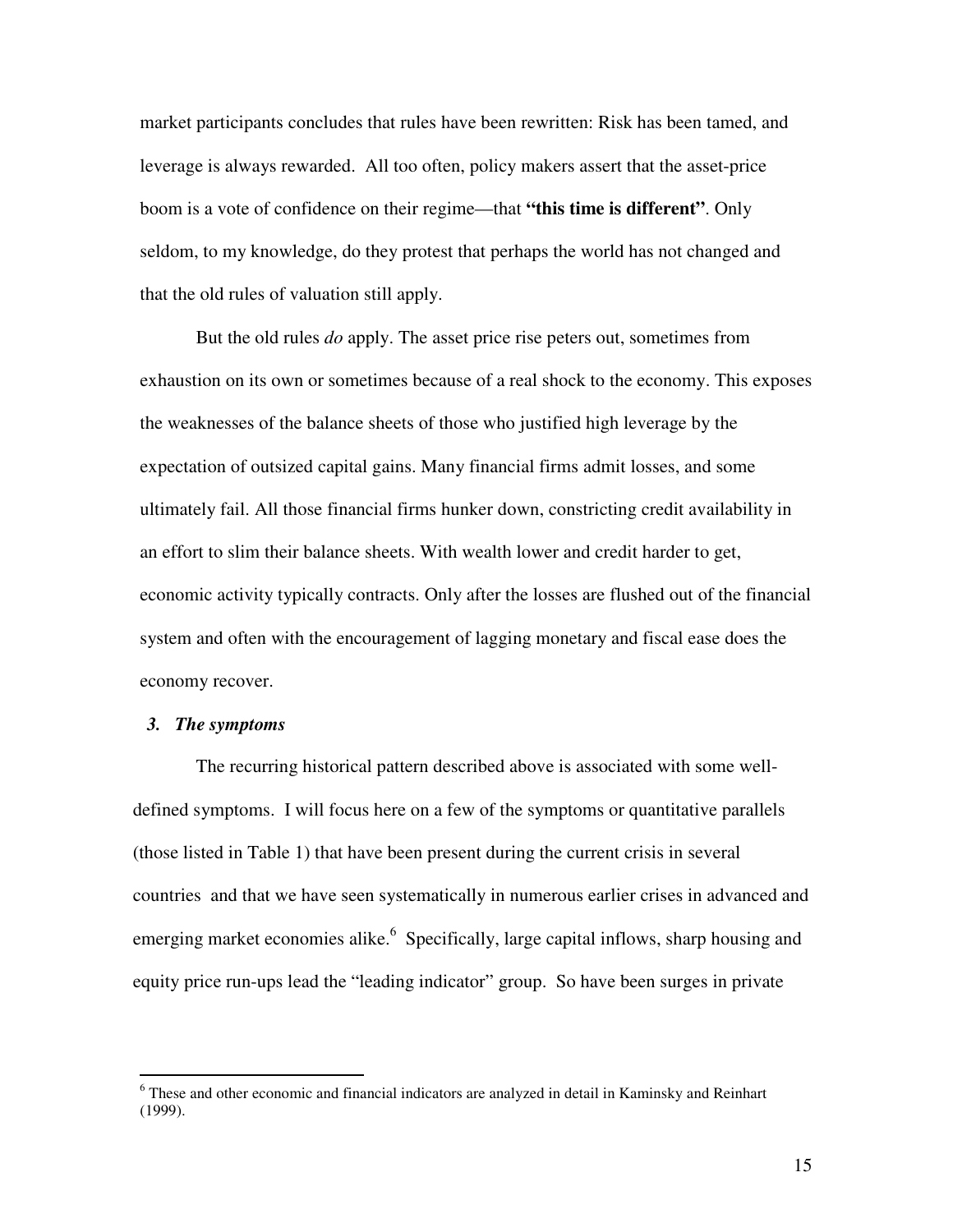domestic and external debts. These symptoms are quantifiable, unlike the more nebulous amplifiers that are discussed in the remainder of this section.

.

Table 1. Quantitative antecedents of financial crises: The "lead" of the leading indicators

> Large capital inflows Sharp run-ups in equity prices Sharp run-ups in housing prices Inverted V-shaped growth trajectory Marked rise in indebtedness

If we were to quantify periods of capital flow bonanzas **--** periods where *capital inflows* are unusually large -- who comes up on the radar screen prior to the 2007-2009 crisis? As Reinhart and Reinhart (2008) document, in addition to the U.S. and the U.K., the other names that are listed there -- Spain, Italy, Iceland, Ireland -- are all countries that have had a period where the large capital inflows ended badly. Capital inflows facilitate domestic lending, fuel asset prices, and in most instances increase the indebtedness of the private sector, the public sector (if the government behaves procyclically), or both.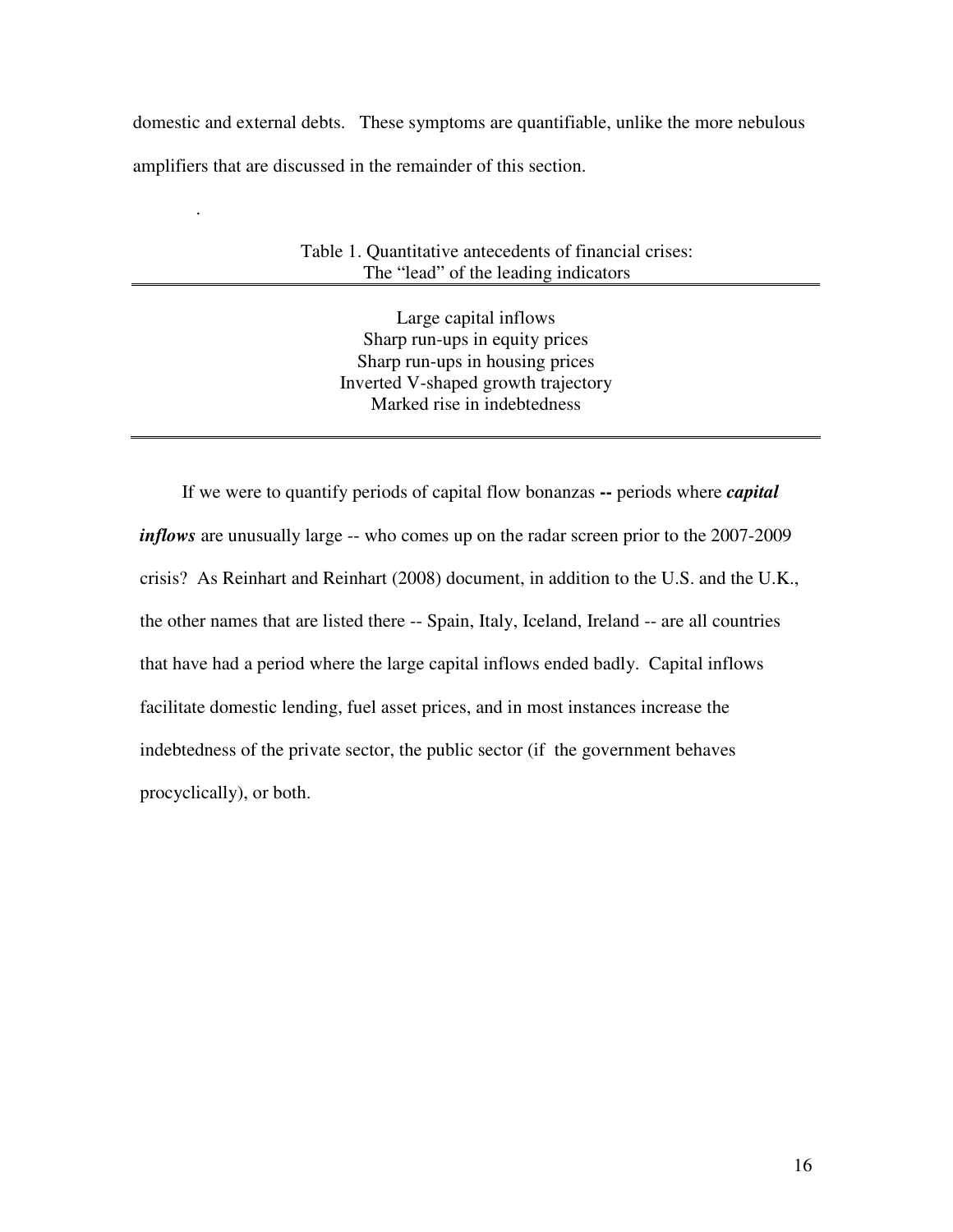| Countries with recent notable capital inflows | 2006 | 2007 | 2008 |
|-----------------------------------------------|------|------|------|
|                                               |      |      |      |
| Bulgaria                                      |      |      |      |
| Iceland                                       |      |      |      |
| Italy                                         |      |      |      |
| Jamaica                                       |      |      |      |
| Latvia                                        |      |      |      |
| New Zealand                                   |      |      |      |
| Pakistan                                      |      |      |      |
| Romania                                       |      |      |      |
| Slovenia                                      |      |      |      |
| South Africa                                  |      |      |      |
| Spain                                         |      |      |      |
| Turkey                                        |      |      |      |
| United Kingdom                                |      |      |      |
| <b>United States</b>                          |      |      |      |

#### Table 2 Capital Inflows Typically Surge Ahead of Financial Crisis

Source: Reinhart and Reinhart (2008). Notes: For the full list of recent bonanza episodes see the paper.

There is a sense that the U.S. *housing price bubble* during 2000-2006 (primarily) is both unique and unprecedented. The magnitude of the bubble is certainly unprecedented to the United States--at least during the past century for which we have comparable data. However, in a broader global context, the sub-prime bubble is neither unique to the U.S. nor it magnitudes out of line with other real estate bubbles that have also ended equally lamentably in financial crises.

Figure 6 compares the run-up in housing prices. Period *T* represents the year of the onset of the financial crisis. By that convention, period *T-4* is four years prior to the crisis, and the graph in each case continues to  $T+3$ , except of course in the case of the U.S. 2007 crisis, which remains in the hands of the fates.<sup>7</sup> The chart confirms the case

<sup>&</sup>lt;sup>7</sup> For the United States, house prices are measured by the Case-Shiller index, described and provided in Robert Shiller (2005).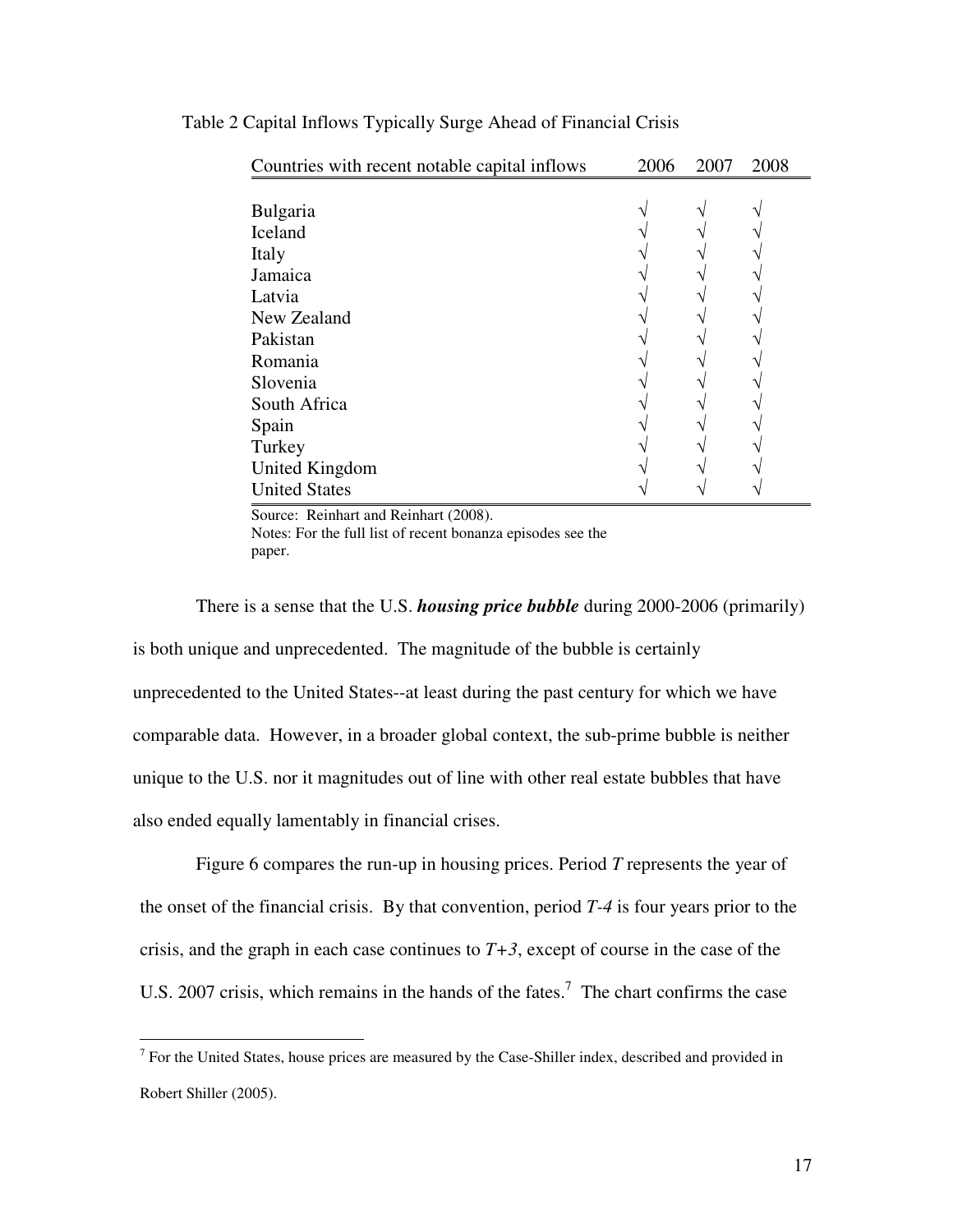study literature, showing the significant run-up in housing prices prior to a financial crisis. Notably, the run-up in housing prices in the United States exceeds that of the "Big Five" crises (Spain, 1977, Norway, 1987, Finland, 1991, Sweden 1991, and Japan 1992).

The boom in real housing prices (or real estate, and other asset prices, more broadly) is fueled by ample domestic credit availability, large capital inflows, and the easy liquidity environment that, and that this facilitates the boom. Coupling the ample liquidity environment with the presumption that *this time is different* and that the old rules of valuation do not apply, then you have the makings or the ingredients for a crisis.

As to *growth* (inverted V-shaped pattern) -- growth does very well ahead of the crisis when credit is ample and wealth effects are positive (as asset prices climb) and falls subsequently. For further evidence the reader is referred to RR.

I cannot stress enough the importance of the last entry in Table 1, *a marked rise in indebtedness.* Rising indebtedness can be domestic, external or both. In can be private, public or both. Any combination of these forms of rising indebtedness has been a hallmark of the pre-crisis period as far back as our data can take us. Perhaps Iceland illustrates this point in its most extreme form, as external debts rise from about 90 percent of GDP in 2000 to well over 900 percent of GDP in 2009. It is worth noting that stating that there are capital inflows is usually a different of observing that a country is borrowing from the rest of the world.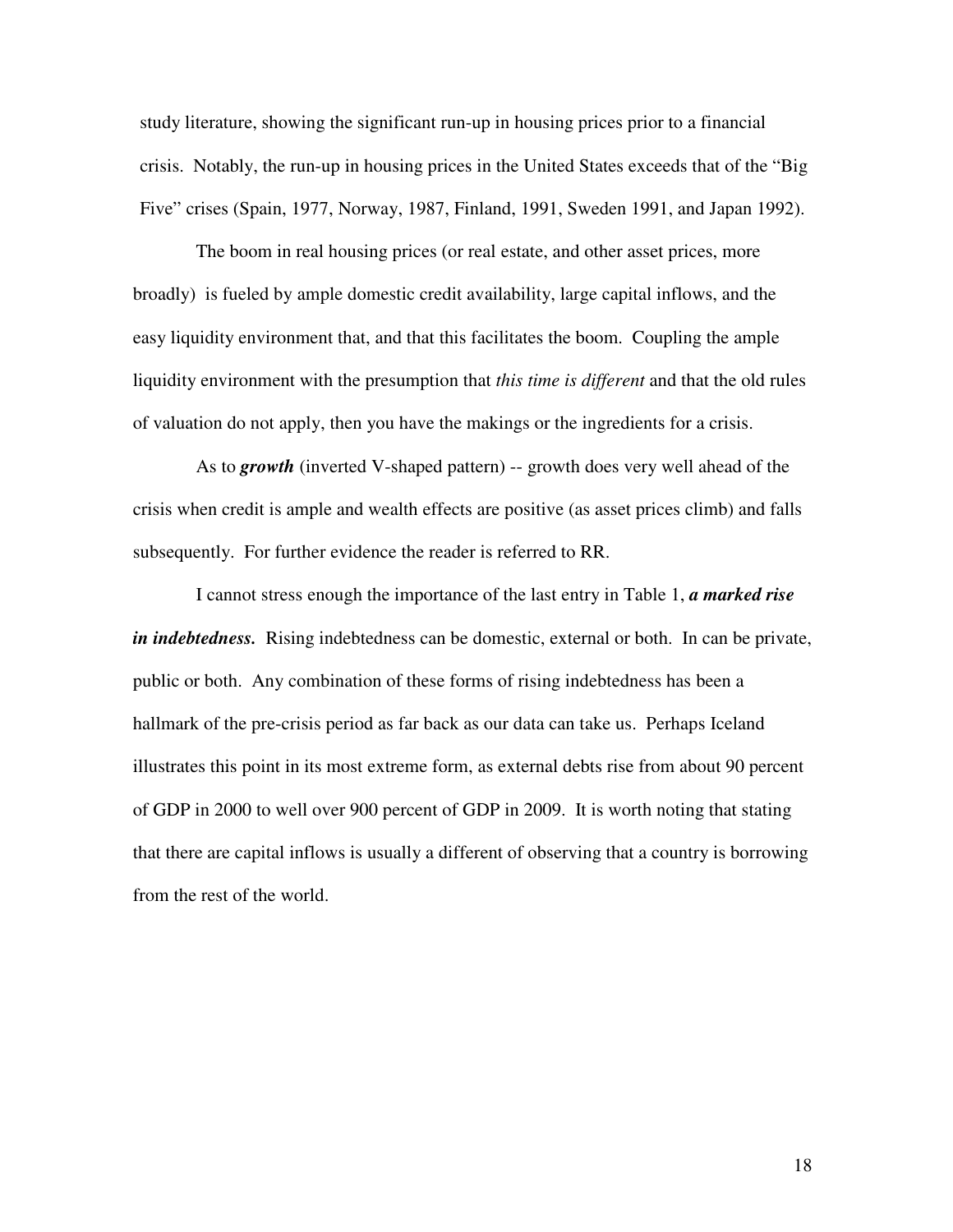

Figure 6. Percent Change in Real Housing Prices (2002-2006) and Banking Crisis

*Source:* Reinhart and Rogoff (2009).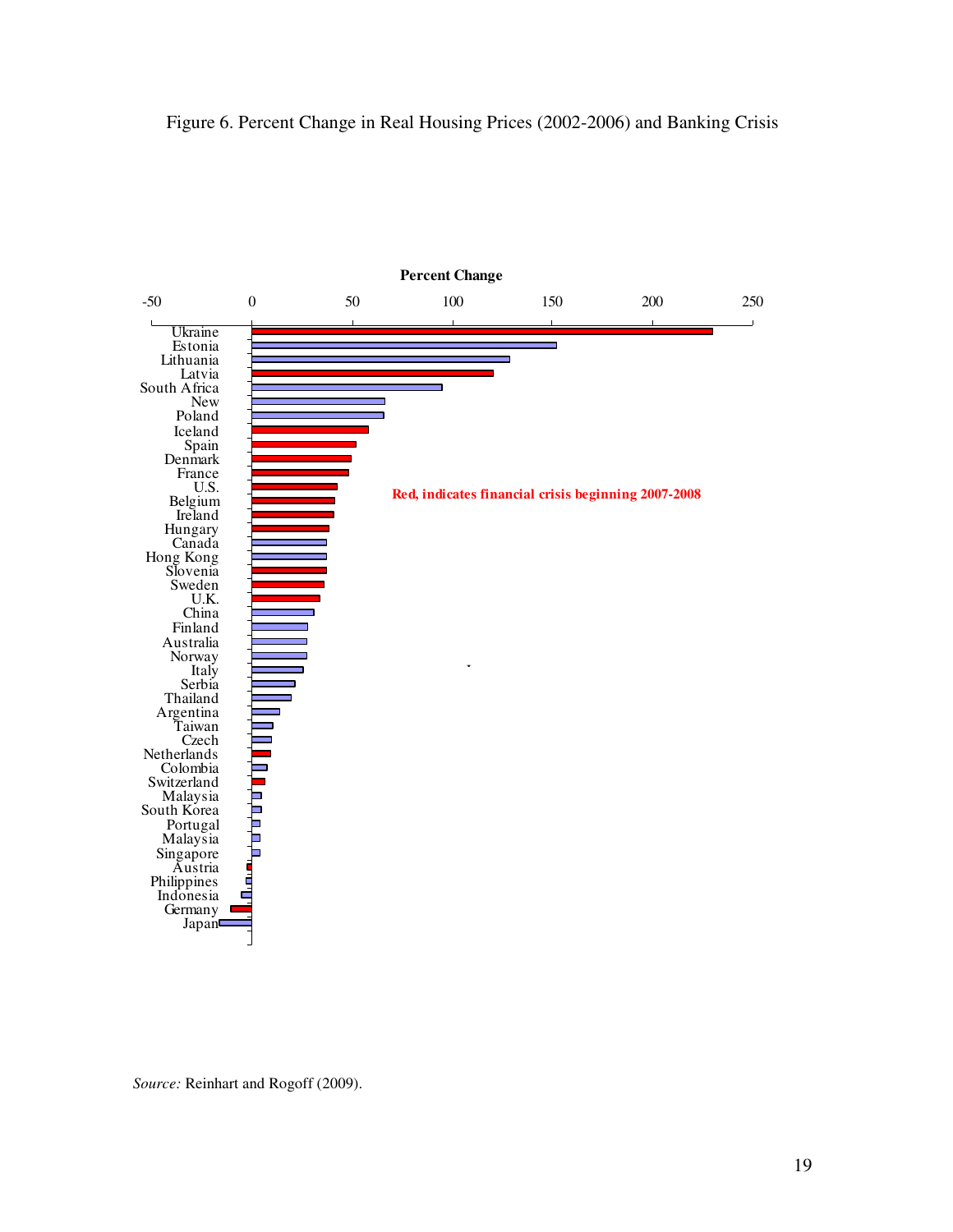#### *4. The "amplifiers"*

 The list (shown on Table 3) of what I have dubbed the "usual suspects" (which ranges from pro-cyclical macroeconomic policies to overvalued currencies and myopic rating agencies) despite its breadth is not meant to be exhaustive. It is a list that has withstood the test of time, as several of these amplifiers come up on a recurring and it is those are not unique to the United States subprime crisis. Countless case studies of banking crises, across countries and time (see references in RR) list these factors on a recurring basis--often blamed as underlying causes of the crises. However, it is my view that these factors exacerbate both the boom and bust phases of the crisis cycle. For example, the stylized evidence presented in Caprio and Klingebiel (1996) suggests that inadequate regulation and lack of supervision at the time of the liberalization may play a key role in explaining why deregulation and banking crises are so closely entwined. But it is difficult to explain a cycle with a constant. Supervision may have always been lacking and the regulations ill defined. But such deficiencies may have limited consequences when credit conditions are tight (or in the case of emerging markets when access to international capital markets is not possible). If, on the other hand, financial liberalization (domestic an external) create lending possibilities that did not exist before, then inadequate supervision can make a bad lending scenario worse. Outright fraud, (often through connected lending) which crops up as another hardy perennial in studies of the run-up to crises works the same way.

 The procyclicality of credit ratings (both at the sovereign and corporate levels, see Reinhart, 2002) also acts to amplify the cycle of lending and subsequent default and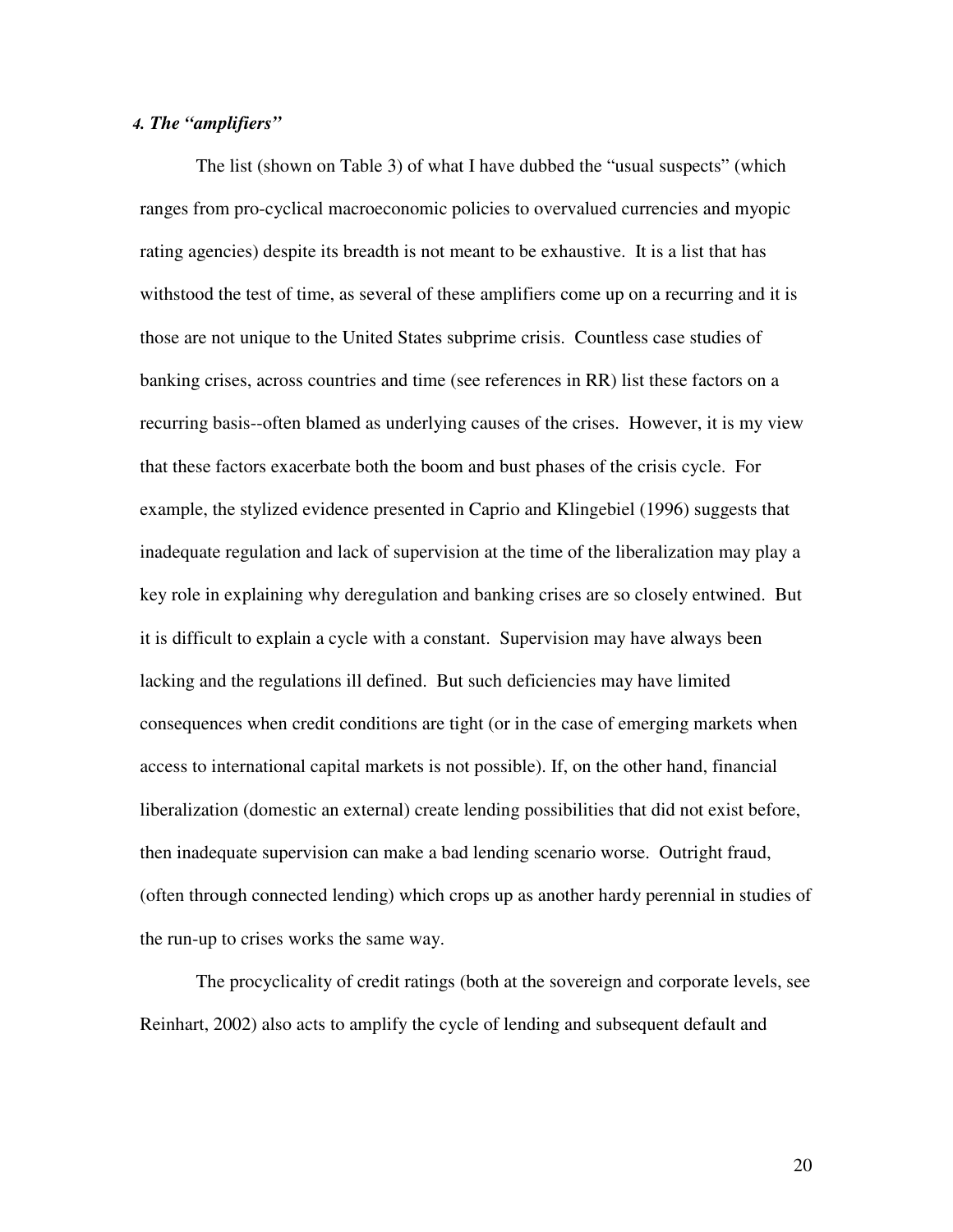crash. Overvalued currencies are a magnet for capital inflows while procyclical fiscal policies add to the surge in borrowing during the boom phase of the cycle.

 Far from being mutually exclusive many, if not most of the items in this list are present simultaneously in the most severe financial crises through out history.

Procyclical macroeconomic policies Hidden debts (implicit guarantees) Overvalued currencies Poor regulation Even worse supervision Outright fraud Myopic credit rating agencies

Table 3. Amplifliers of boom-bust cycles: The usual suspects

#### *5. A digression on the sequencing of crises*

Just as financial crises have common macroeconomic antecedents in asset prices, economic activity, external indicators and so on, *so common patterns appear in the sequencing (temporal order) in which crises unfold.* Obviously not all crises escalate to the extreme outcome of a sovereign default. Yet, advanced economies have not been exempt from their share of currency crashes, bouts of inflation, severe banking crises, and, in an earlier era, even sovereign default. The point of this short digression is to note that the long debt cycle we have discussed does not necessarily end with a banking crisis—more bad news usually follows—a stylized fact that should be kept in mind when trying to make sense of the current conjuncture.

Investigating what came first, banking or currency crises, was a central theme of Kaminsky and Reinhart's (1999) "twin crises" work; they also concluded that financial liberalization often preceded banking crises; indeed, it helped predict them. Demirgüç-Kunt and Detragiache (1998), who employed a different approach and a larger sample,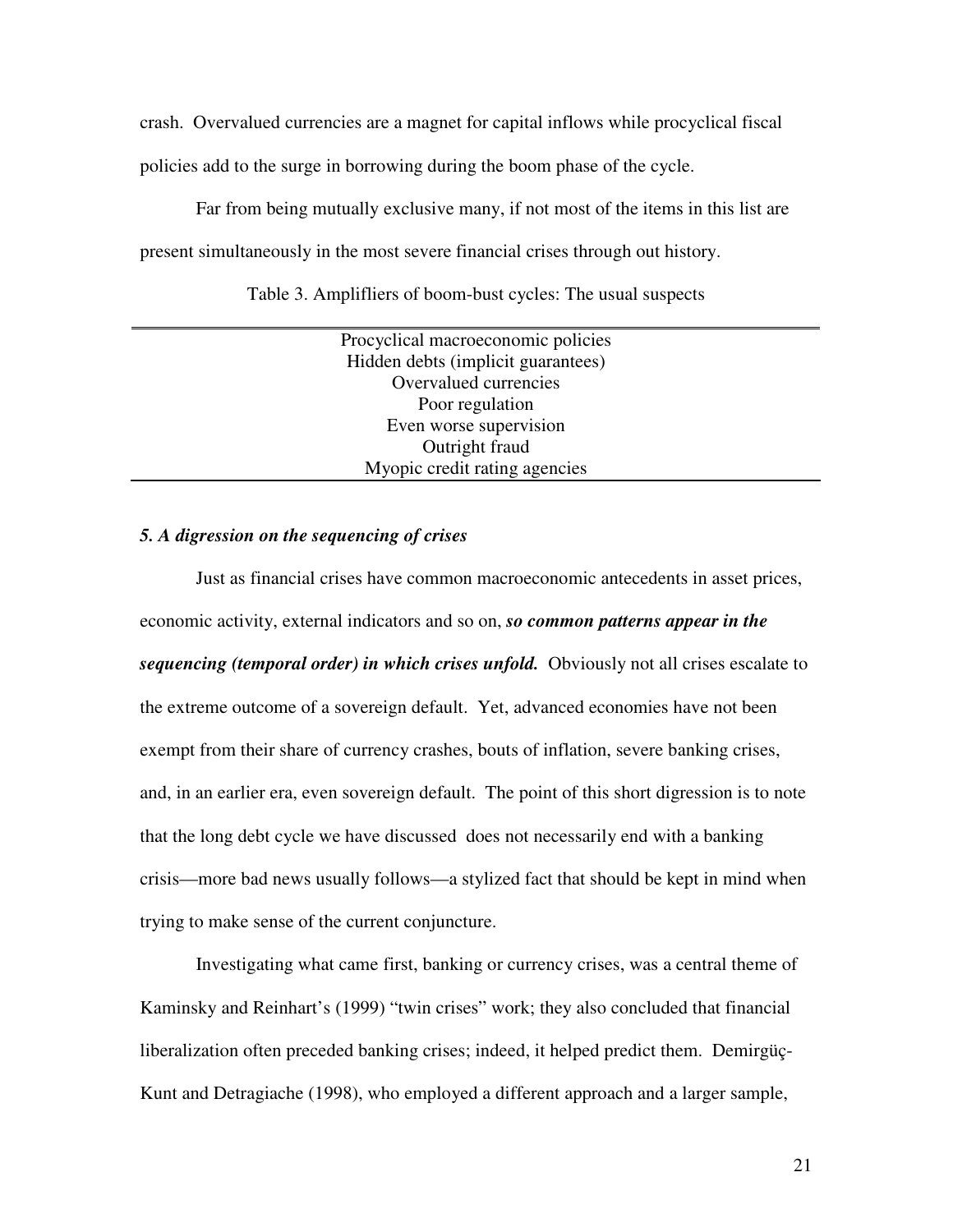arrived at the same conclusion. Reinhart (2002) examined the currency crash–external default link. Our work here has investigated the connections between domestic and external debt crises, inflation crises and default (domestic or external), and banking crises and external default.<sup>8</sup> Figure 7 maps out a "prototypical" sequence of events yielded by this literature.

As Diaz-Alejandro (1985) narrates in his classic paper about the Chilean experience of the late 1970s and early 1980s, "*Goodbye Financial Repression, Hello Financial Crash*," financial liberalization simultaneously facilitates banks' access to external credit and more risky lending practices at home. After a while, following a boom in lending and asset prices, weaknesses in bank balance sheets become manifest and problems in the banking sector begin.  $9$  Often these problems are more advanced in the shakier institutions (such as finance companies) than in the major banks.

The next stage in the crisis unfolds when the central bank begins to provide support for these institutions by extending credit to them. If the exchange rate is heavily managed (it does not need to be explicitly pegged), a policy inconsistency arises between supporting the exchange rate and acting as lender of last resort to troubled institutions. The very numerous experiences in these studies suggest that (more often than not) the exchange rate objective is subjugated to the lender of last resort role of the central bank. Even if central bank lending to the troubled financial industry is limited in scope, the central bank may be more reluctant to engage in an "interest rate defense" policy to

 $\overline{a}$ 

<sup>&</sup>lt;sup>8</sup> Reinhart and Rogoff (2004) also examined the relationship between currency crashes and inflation as well as the currency crash–capital control (specifically, dual or multiple exchange rates) timing.<br><sup>9</sup> In contrast to other studies of banking crises, Kaminsky and Reinhart (1999) provide two dates for each

banking crisis episode—the beginning of a banking crisis and the later peak.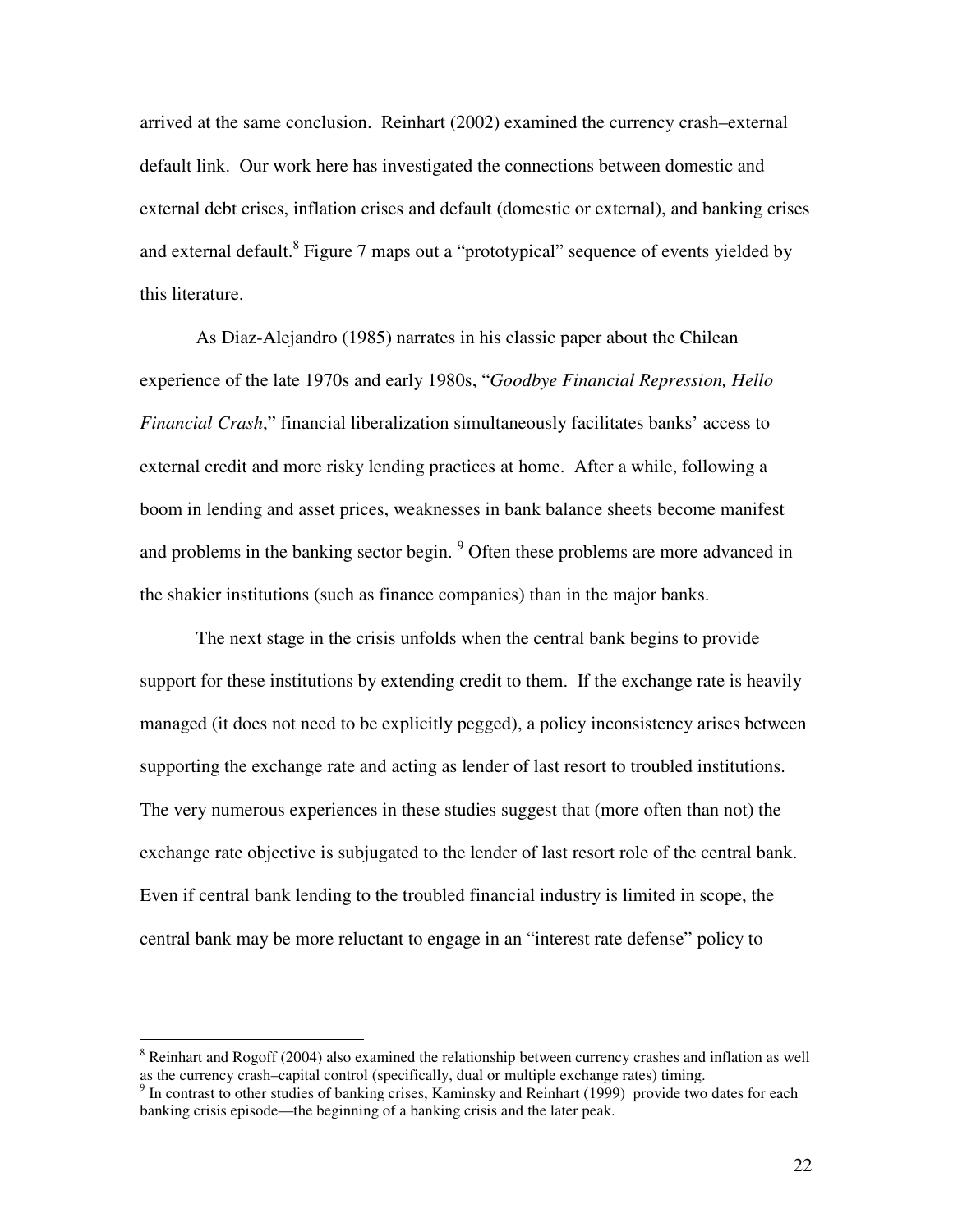defend the currency than would be the case if the financial sector were sound. This brings

the sequence illustrated in Figure 7 to the box labeled currency crash.

FIGURE 7 **The sequencing of crises: A prototype** 



Sources: Authors' introspection based on empirical evidence from: Demirgüç-Kunt and Detragiache (1998), Diaz-Alejandro (1985), James (2002), Kaminsky and Reinhart (1999), Kindelberger (1985), Reinhart (2002), Reinhart and Rogoff (2004 and 2008c), among others.

The depreciation or devaluation, as the case may be, complicates the situation in (at least) three dimensions: (a) it exacerbates the problem of the banks who have borrowed in a foreign currency, worsening currency mismatches; (b) inflation usually worsens (The extent to which the currency crisis translates into higher inflation is highly uneven across countries, as countries with a history of very high and chronic inflation usually have a much higher and faster pass-through from exchange rates to prices); and (c) if the government has foreign currency–denominated debt, the currency depreciation increases the odds of an external and domestic default.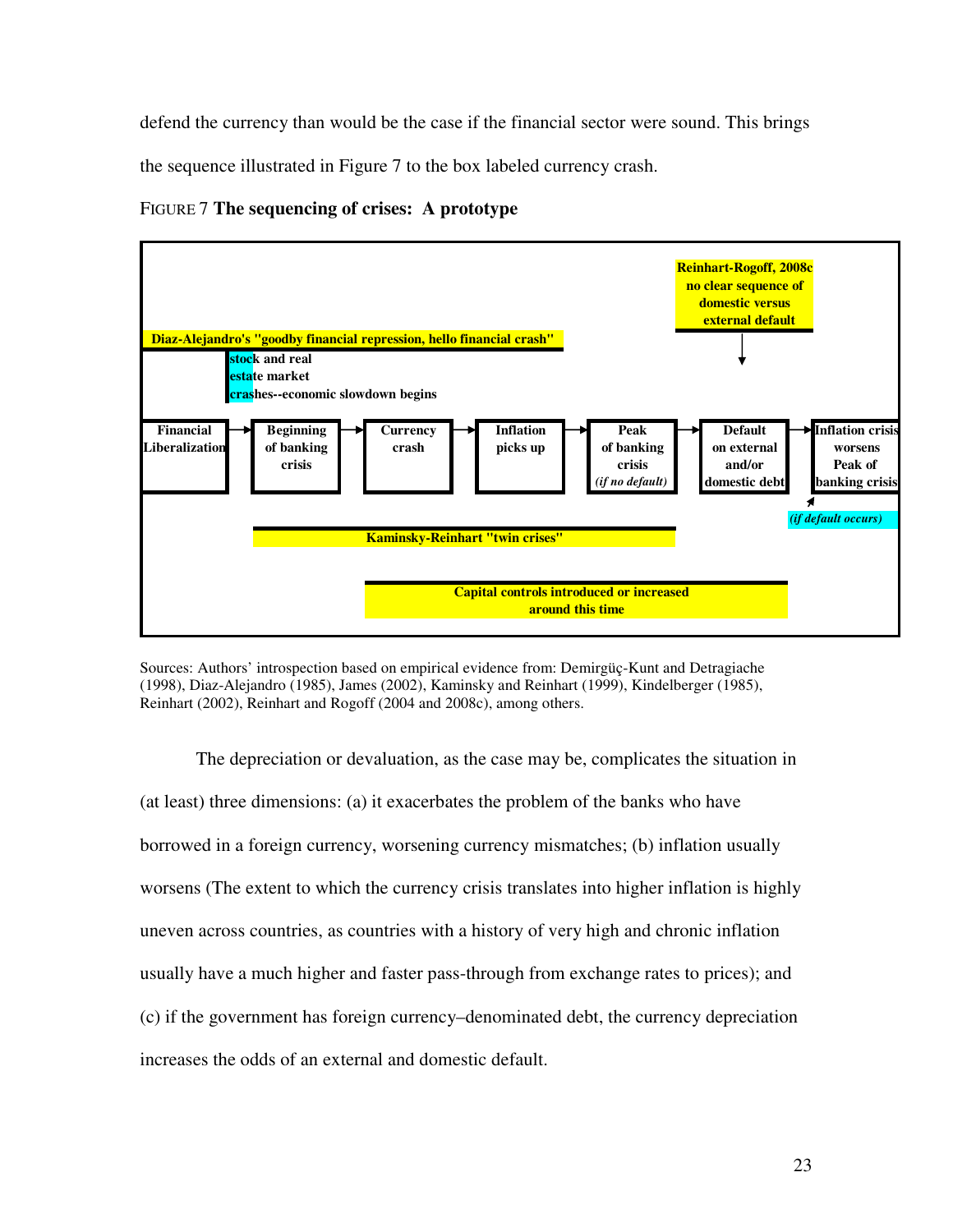At this stage, the banking crisis either peaks following the currency crash, if there is no sovereign credit crisis, or keeps getting worse as the crisis mounts and the economy marches toward a sovereign default (the next box in Figure 7).

This is a very common pattern in the sequencing of crises. Notice the first entry there has financial liberalization. And financial liberalization is really not just liberalization proper, but big innovation, creations of new market. In the current conjuncture, the creation or the growth of securitization of mortgages is a big factor. Notice, perhaps more grimly, that the last entry is a debt crisis, which brings me to my remarks on debt resolution.

#### **V. From Goodbye Financial Repression, Hello Financial Crash to Goodbye Financial Crash-Hello Financial Repression?**

Periods of high indebtedness have historically been associated with a rising incidence of default or restructuring of public and private debts. Sometimes the debt restructuring is subtle and takes the form of "financial repression." In the heavily regulated financial markets of the Bretton Woods system, a variety of restrictions facilitated a sharp and rapid reduction in public debt/GDP ratios from the late 1940s to the 1970s. Reinhart, Kirkeegard, and Sbrancia (2011) document the resurgence of financial repression in the wake of the ongoing financial crises and the accompanying surge in public debts in advanced economies. This cycle in financial regulation, is perhaps the last box in the flow chart shown in Figure 7.

In light of the record or near-record levels of public and private debt, deficit/debt reduction strategies are likely to remain at the forefront of policy discussions in most of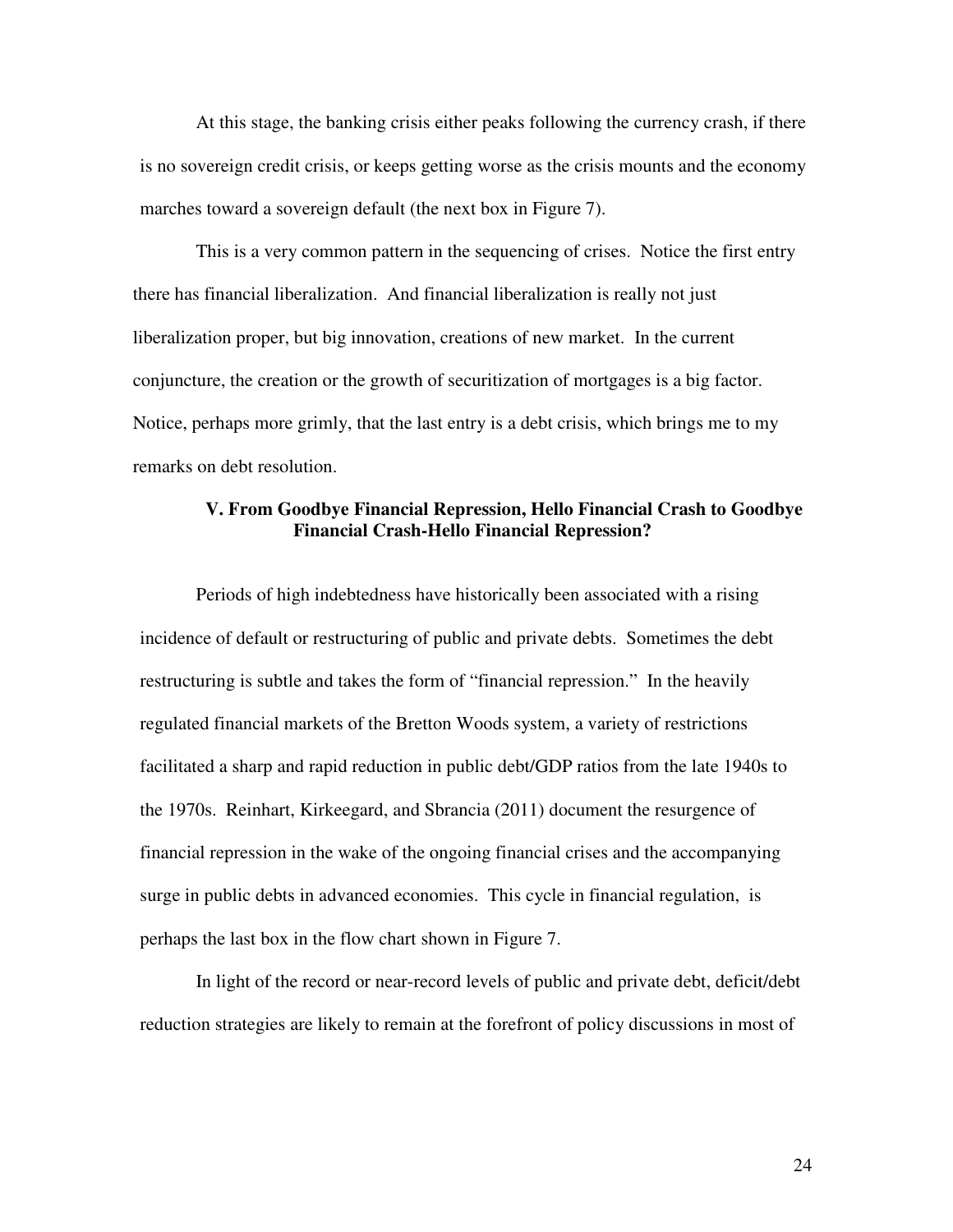the advanced economies for the foreseeable future. <sup>10</sup> Throughout history, debt/GDP ratios have been reduced by (i) economic growth; (ii) a substantive fiscal adjustment/austerity plans; (iii) explicit default or restructuring of private and/or public debt; (iv) a sudden surprise burst in inflation; and (v) a steady dosage of financial repression that is accompanied by an equally steady dosage of inflation. (Financial repression is defined in Box 1) It is critical to clarify that options (iv) and (v) are only viable for domestic-currency debts (the euro area is a special hybrid case). Since these debt-reduction channels are not necessarily mutually exclusive, historical episodes of debt reduction have owed to a combination of more than one of these channels. Financial repression is most successful in liquidating debts when accompanied by a steady dose of inflation. Low nominal interest rates help reduce debt servicing costs while a high incidence of **negative** real interest rates liquidates or erodes the real value of government debt. Inflation need not take market participants entirely by surprise and, in effect, it need not be very high (by historic standards).

#### *1. Financial repression defined*

Financial repression includes directed lending to the government by captive domestic audiences (such as pension funds or domestic banks), explicit or implicit caps on interest rates, regulation of cross-border capital movements, and (generally) a tighter connection between government and banks, either explicitly through public ownership of some of the banks or through heavy "moral suasion". Financial repression is also sometimes associated with relatively high reserve requirements (or liquidity

 $\overline{a}$ 

 $10$  See Reinhart and Rogoff (2010).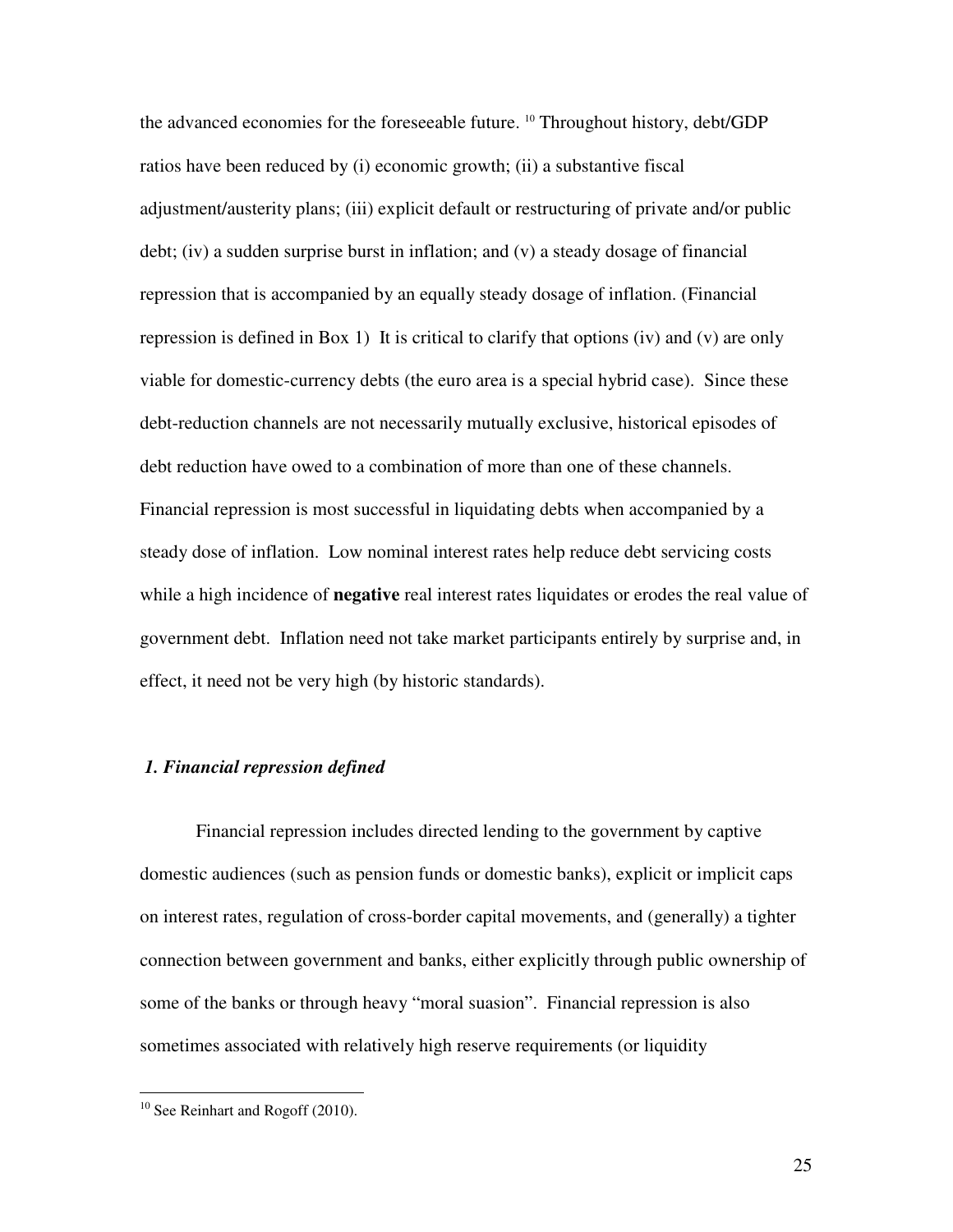requirements), securities transaction taxes, prohibition of gold purchases (as in the US from 1933 to 1974), or the placement of significant amounts of government debt that is nonmarketable.

In the current policy discussion, financial repression issues come under the broad umbrella of "macroprudential regulation."

We suggest that the combination of high public and private debts in the advanced economies (and the attendant pressures towards creating captive audiences for government debt) and the perceived dangers of currency misalignments and overvaluation in emerging markets facing surges in capital inflows (and, thus, the pressures towards currency intervention and capital controls) interact to produce a "home bias" in finance and a resurgence of financial repression. It is not called financial repression but unfolds in the context of "macroprudential regulation." Succinctly, while emerging markets may increasingly look to financial regulatory measures to keep international capital "out" (especially as the expansive monetary policy stance of the US and others persists), advanced economies have incentives to keep capital "in" and create a domestic captive audience to facilitate the financing for the high existing levels of public debt. Concerned about potential overheating, rising inflationary pressures and the related competitiveness issues, emerging market economies are altering the regulatory frameworks that deter cross-border financial flows in their eternal quest for higher yields. This offers advanced and emerging market economies the common ground of agreeing to increased regulation and/or restrictions on international financial flows and, more broadly, the return to more tightly regulated domestic financial environment often referred to as "financial repression."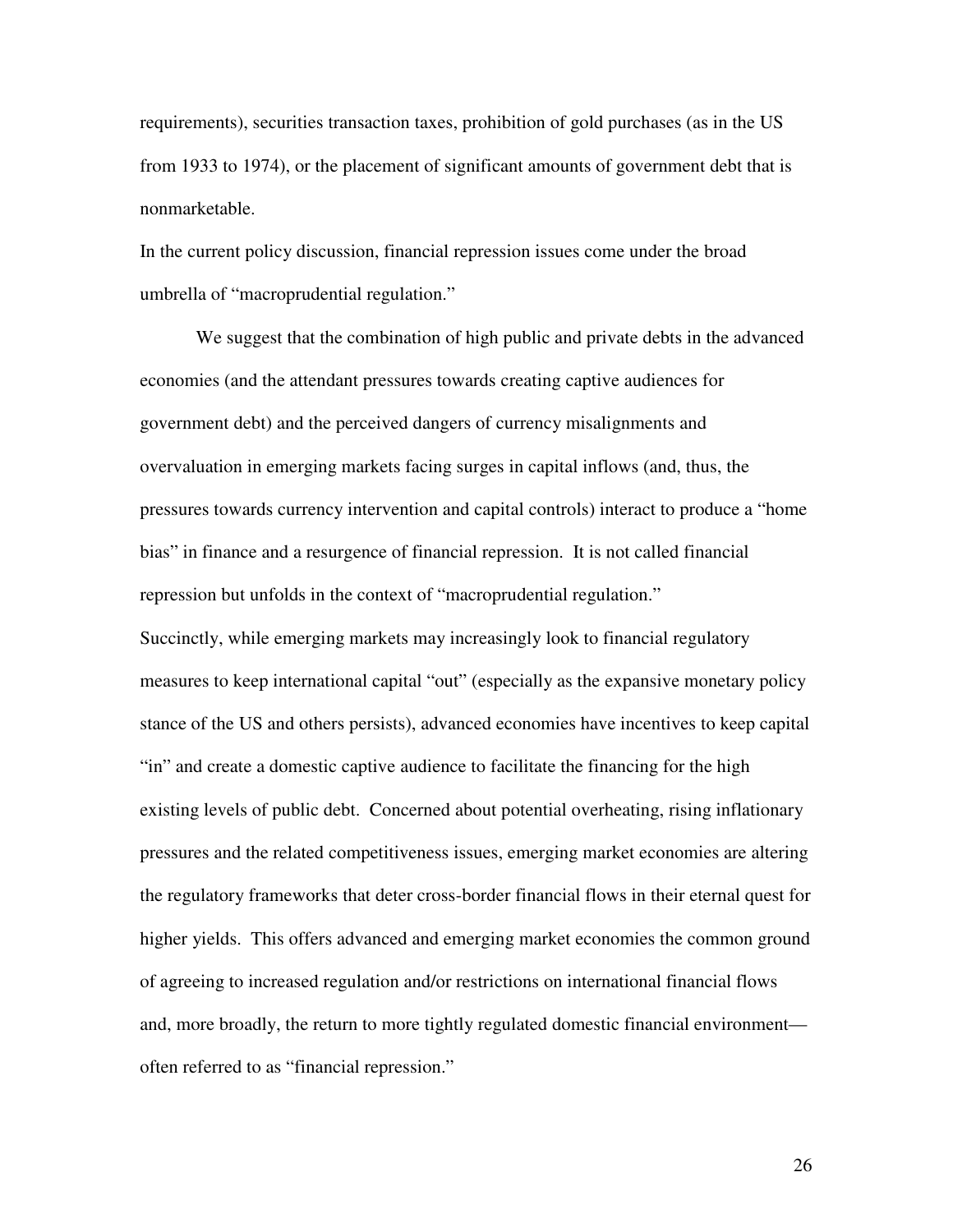#### *2. Negative real interest rates during 1945-1980 and again post-2008*

One of the main goals of financial repression is to keep nominal interest rates lower than would otherwise prevail. This effect, other things equal, reduces the governments' interest expenses for a given stock of debt and contributes to deficit reduction. However, when financial repression produces negative real interest rates and reduces or liquidates existing debts, it is a transfer from creditors (savers) to borrowers (in the historical episode documented in Reinhart and Sbrancia, 2011 and summarized here--the government).

 The financial repression tax has some interesting political-economy properties. Unlike income, consumption, or sales taxes, the "repression" tax rate (or rates) are determined by financial regulations and inflation performance that are opaque to the highly politicized realm of fiscal measures. Given that deficit reduction usually involves highly unpopular expenditure reductions and (or) tax increases of one form or another, the relatively "stealthier" financial repression tax may be a more politically palatable alternative to authorities faced with the need to reduce outstanding debts.

 Liberal capital-market regulations and international capital mobility reached their heyday prior to World War I under the gold standard. However, the Great Depression, followed by World War II, put the final nails in the coffin of laissez-faire banking. It was in this environment that the Bretton Woods arrangement of fixed exchange rates and tightly controlled domestic and international capital markets was conceived. The result was a combination of very low nominal interest rates and inflationary spurts of varying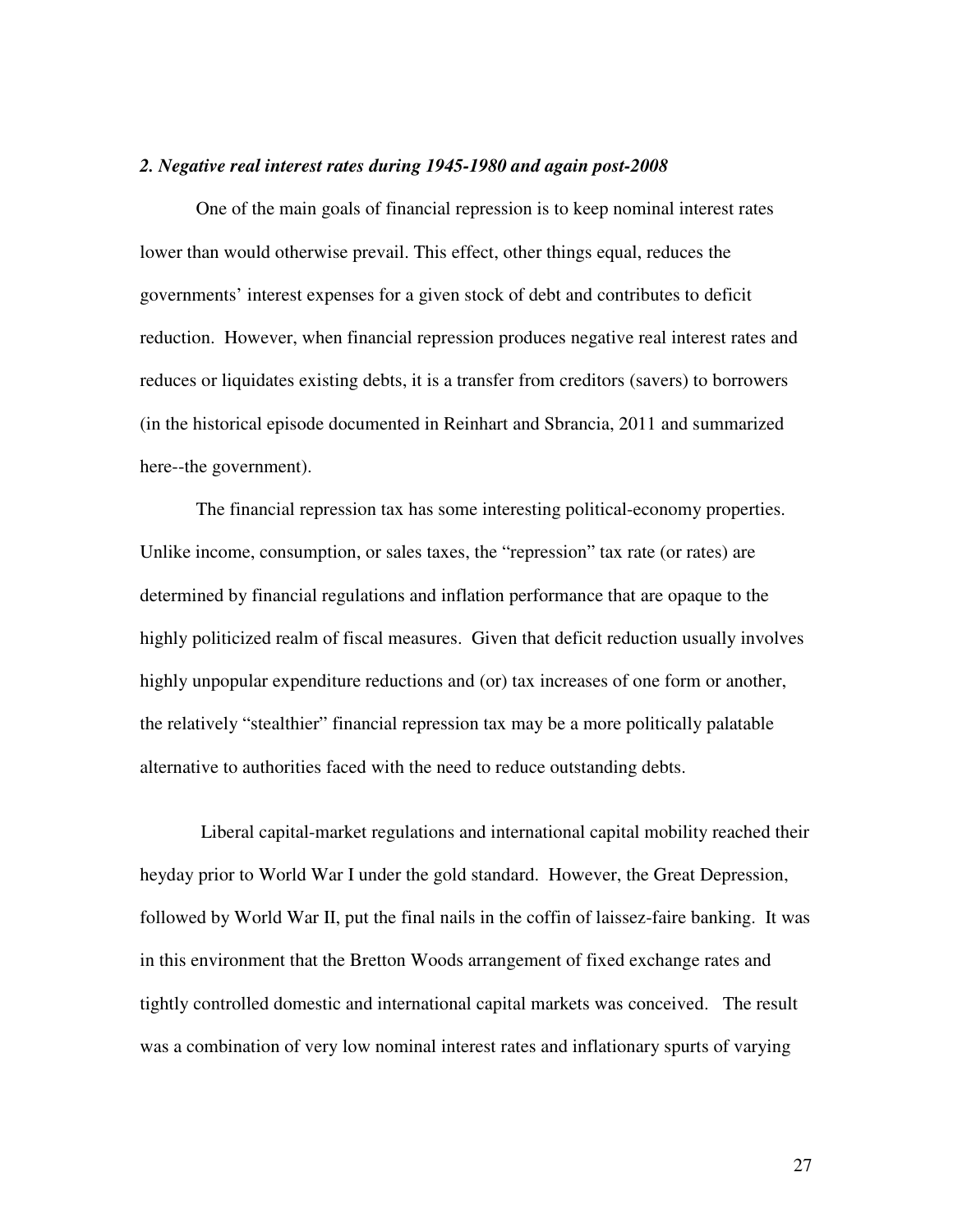degrees across the advanced economies.  $11$  The obvious results were real interest rates-whether on treasury bills (Figure 8), central bank discount rates, deposits or loans—that were markedly negative during 1945-1946.

For the next 35 years or so, real interest rates in both advanced and emerging economies would remain consistently lower than the eras of freer capital mobility before and after the financial repression era. In effect, real interest rates were, on average negative. Binding interest rate ceilings on deposits (which kept real ex-post deposit *rates even more negative* than real ex-post rates on treasury bills) "induced" domestic savers to hold government bonds. What delayed the emergence of leakages in the search for higher yields (apart from prevailing capital controls) was that the incidence of negative returns on government bonds and on deposits was (more or less) a universal phenomenon at this time. The frequency distributions of real rates for the period of financial repression (1945-1980) and the years following financial liberalization shown in Figure 8, highlights the universality of lower real interest rates prior to the 1980s and the high incidence of negative real interest rates.

 A striking feature of Figure 8, however, is that real ex-post interest rates (shown for treasury bills) for the advanced economies have, once again, turned increasingly negative since the outbreak of the crisis. Real rates have been negative for about one half of the observations and below one percent for about 82 percent of the observations. This turn to lower real interest rates has materialized despite the fact that several sovereigns

 $\overline{a}$ 

 $11$  The advanced economy aggregate is comprised of: Australia, Belgium, Canada, Finland, France, Germany, Greece, Ireland, Italy, Japan, New Zealand, Sweden, the United States, and the United Kingdom. Interest rates for 2011 only reflect monthly observations through February.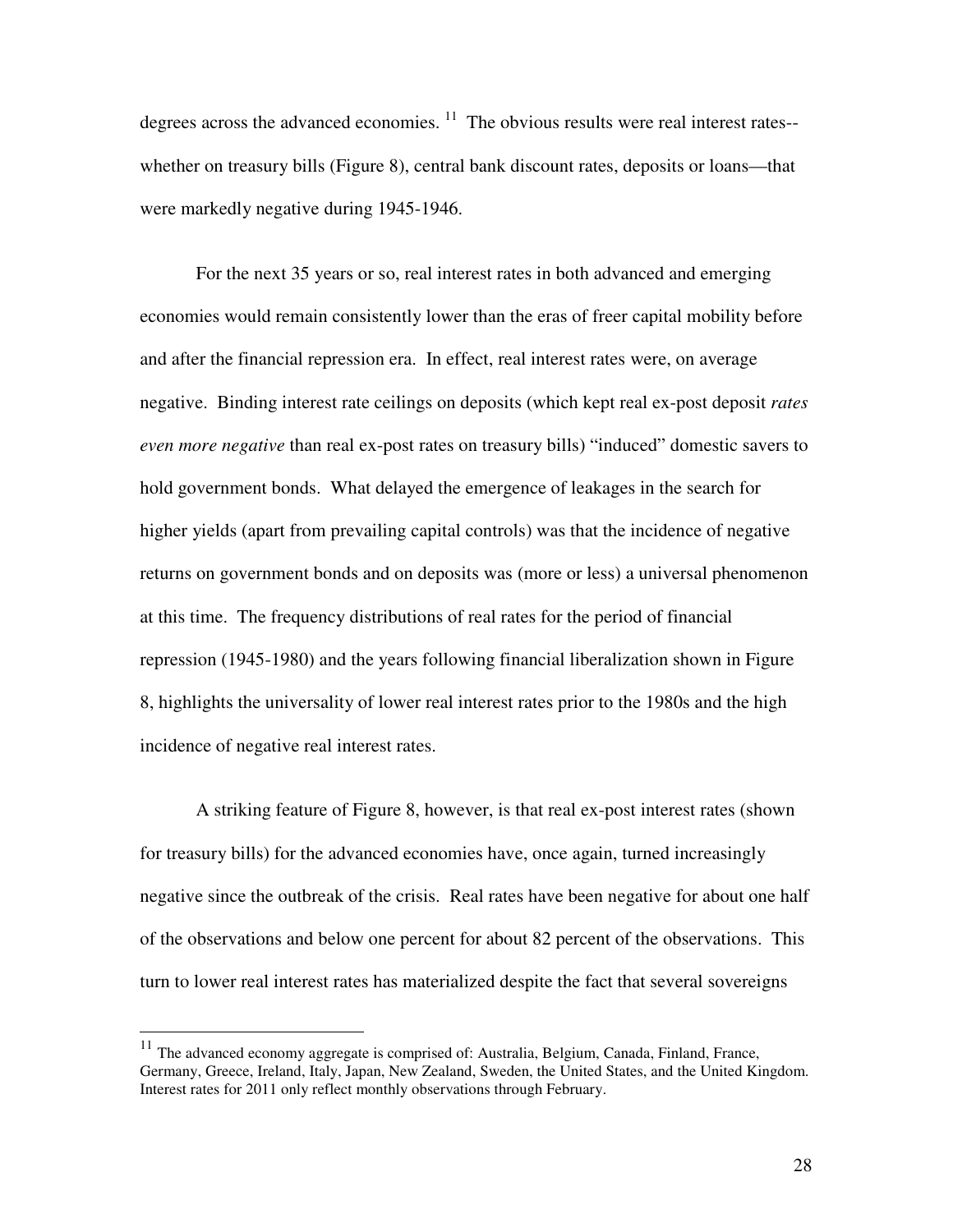have bee teetering on the verge of default or restructuring (with the attendant higher risk premia). Real ex-post central bank discount rates and bank deposit rates (not shown here) have also become markedly lower since 2007.

 No doubt, a critical factor explaining the high incidence of negative real interest rates in the wake of the crisis in the aggressively expansive stance of monetary policy (and more broadly, official central bank intervention) in many advanced and emerging economies during this period. This raises the broad question of to what extent current interest rates reflect market conditions versus the stance of official large players in financial markets. A large role for non-market forces in interest rate determination is a key feature of financial repression.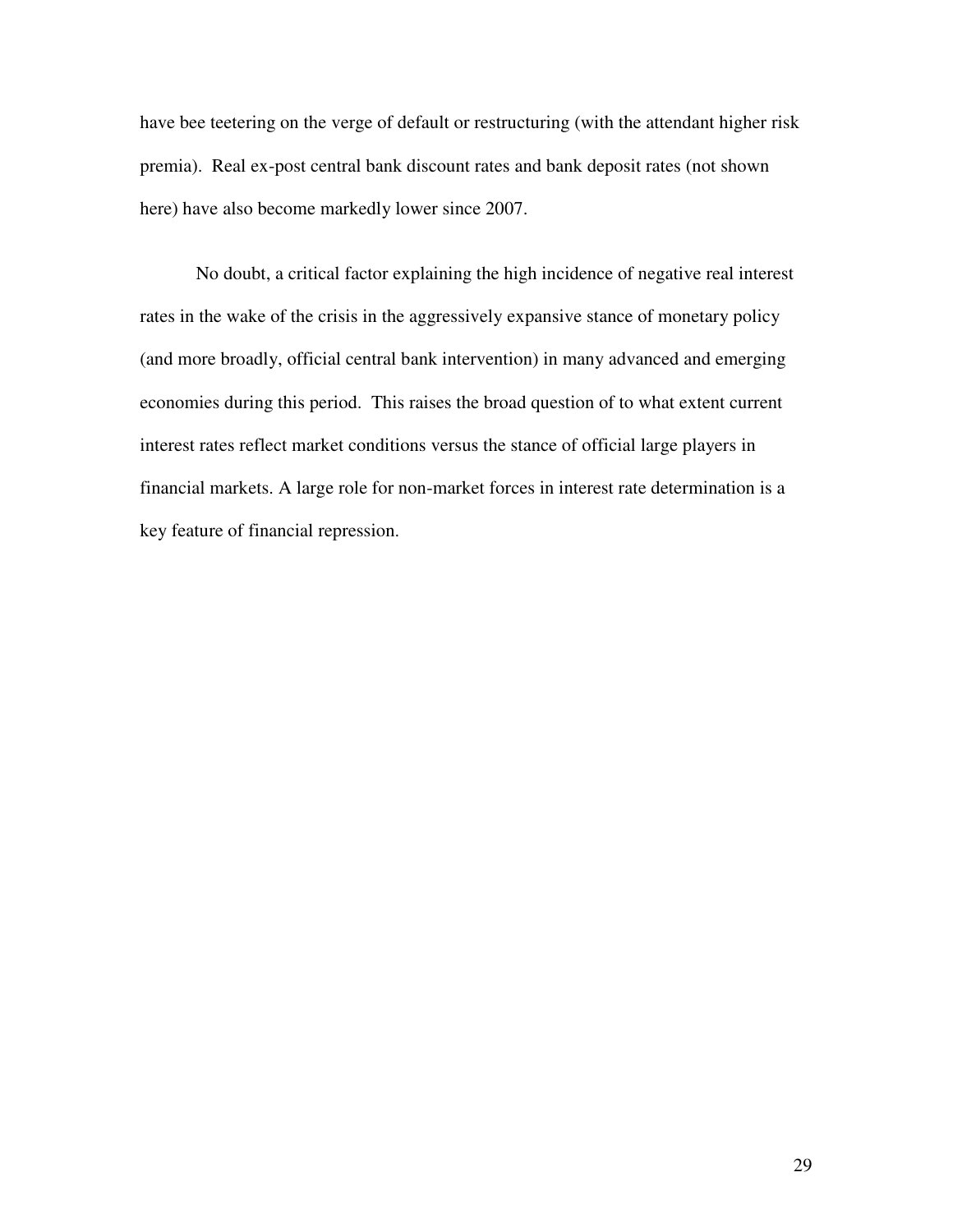



Sources: Reinhart and Sbrancia (2011), *International Financial Statistics,* International Monetary Fund, various sources listed in the Data Appendix, and authors' calculations.

Notes: The advanced economy aggregate is comprised of: Australia, Belgium, Canada, Finland, France, Germany, Greece, Ireland, Italy, Japan, New Zealand, Sweden, the United States, and the United Kingdom. Interest rates for 2011 only reflect monthly observations through February.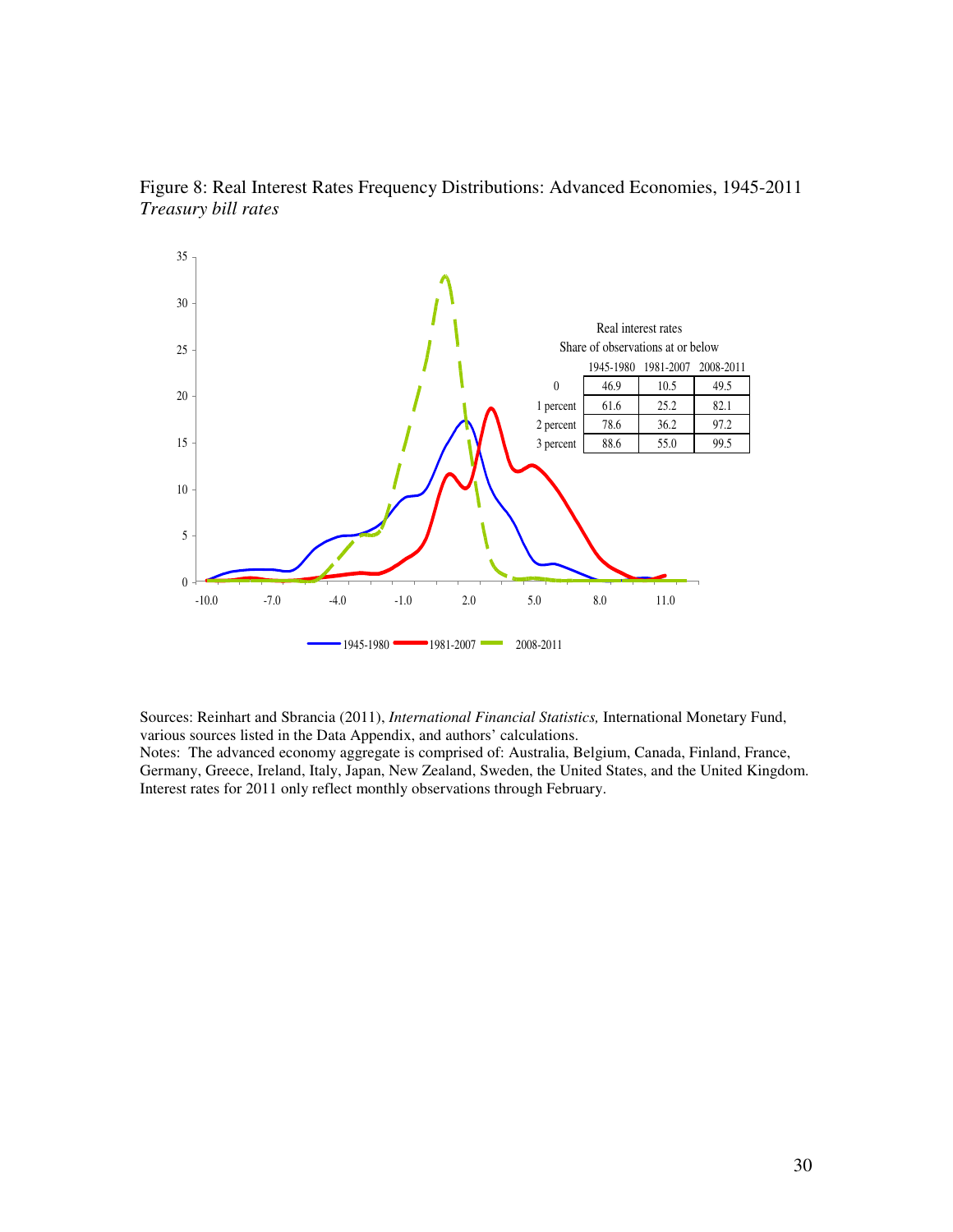#### **Concluding reflections**

I have already discussed the consequences of high public and private debts in the advanced economies and the attendant pressures towards financial repression to ease the burden of debt servicing. Not discussed here but a re-enforcing trend isthe perceived dangers of currency misalignments and overvaluation in emerging markets, and the attendant pressures towards currency intervention and capital controls—connected to the broader issue of "macroprudential regulation" a part of the evolving trend toward greater financial repression.

The two sets of pressures on central banks, in the North and South, are complementary. While emerging markets may increasingly look to financial regulatory measures to keep international capital "out" (especially as the expansive monetary policy stance of the US and Europe persists-as it is likely), advanced economies have incentives to keep capital "in" and create a domestic captive audience to facilitate the financing for the high existing levels of public debt. Concerned about potential overheating, rising inflationary pressures and the related competitiveness issues, emerging market economies may welcome changes in the regulatory landscape that keep financial flows at home rather than let them spill across borders. This offers advanced and emerging market economies the common ground of agreeing to increased regulation and/or restrictions on international financial flows and, more broadly, the return to more tightly regulated domestic financial environment—"financial repression."

The scenario sketched here entails both financial de-globalization (the reappearance of home bias in finance) and the re-emergence of more heavily regulated domestic financial markets. As some of these trends are already unfolding in individual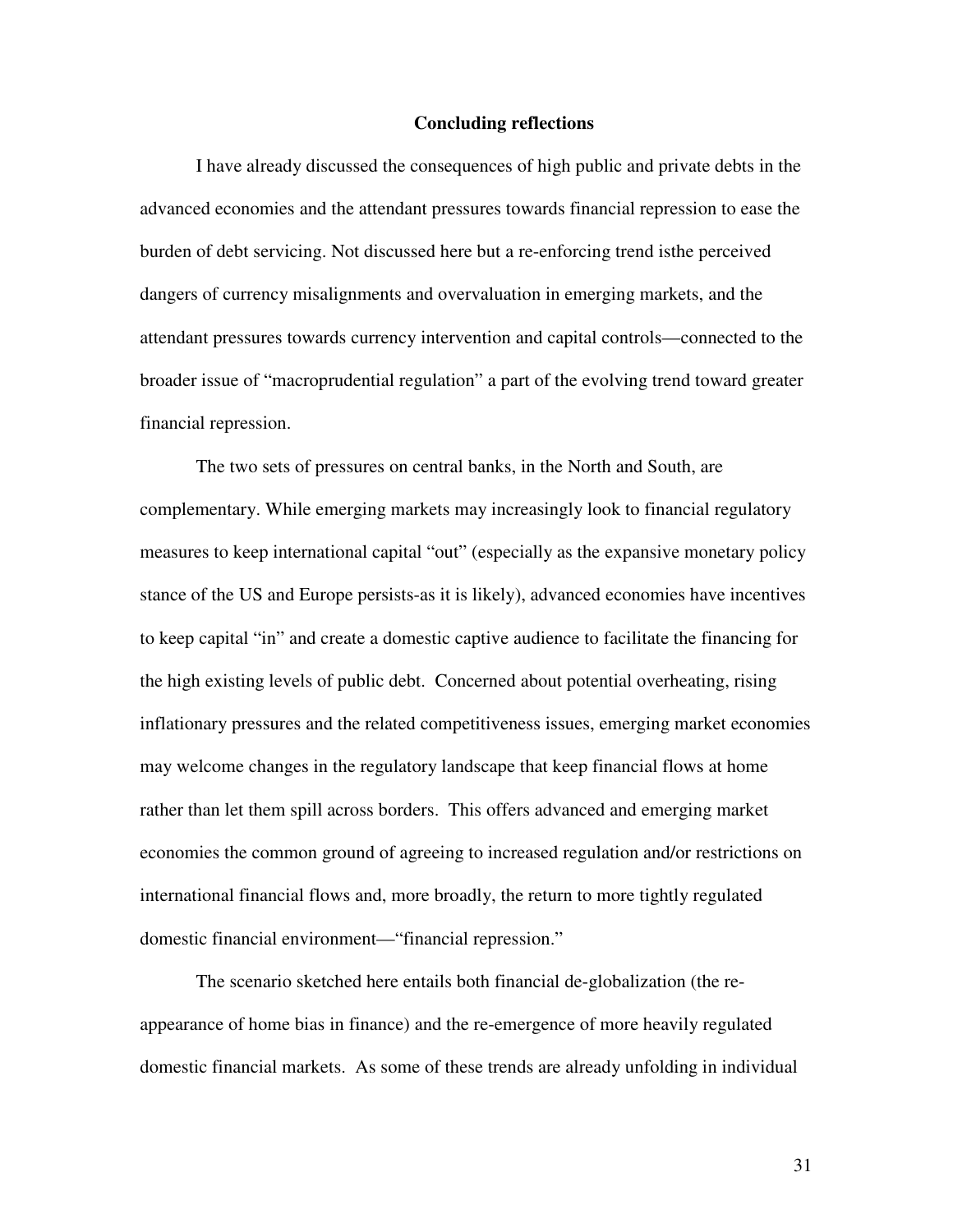countries, it is a useful exercise to examine these developments as part of a broader global picture.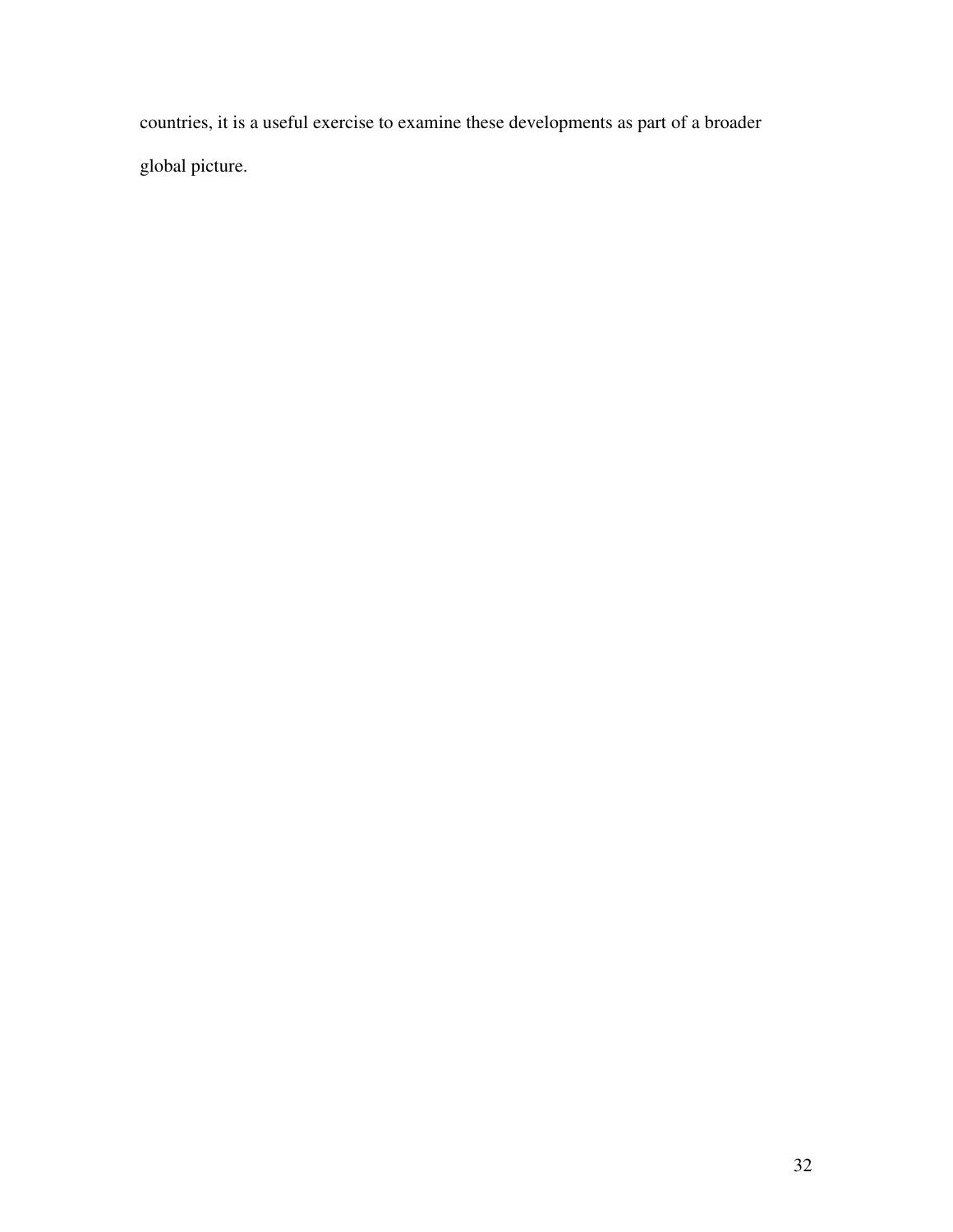#### **References**

- Bayoumi,Tamim, "Saving-Investment Correlations: Immobile Capital, Government Policy, or Endogenous Behavior", *IMF Staff Papers*, 37 (2), June 1990, 360-387.
- Bordo, Michael, Barry Eichengreen, Daniela Klingebiel, and Maria Soledad Martinez-Peria, "Is the Crisis Problem Growing More Severe?" *Economic Policy* 16, April 2001, 51-82.
- Bordo, Michael and Marc Flandreau, "Core, Periphery, Exchange Rate Regimes, and Globalization," in M. Bordo, A. Taylor and J. Williamson (eds.), *Globalization in Historical Perspective*, (Chicago: University of Chicago Press for National Bureau of Economic Research, 2003), 417-472.
- Caprio, Gerald, Jr. and Klingebiel, Daniela, "Episodes of Systemic and Borderline Financial Crises," http://go.worldbank.org/5DYGICS7B0 (Dataset 1), January 2003.
- Caprio, Gerald, Jr. and Klingebiel, Daniela, "Bank Insolvency: Bad Luck, Bad Policy, or Bad Banking?" in Boris Pleskovic and Joseph Stiglitz (eds.), *Annual World Bank Conference on Development Economics*, Washington, DC: The World Bank, 1996, 79–104.
- Caprio, Gerard and Daniela Klingebiel, Luc Laeven and Guillermo Noguera, "Banking Crisis Database," In Patrick Honohan and Luc Laeven (eds.), *Systemic Financial Crises*, (Cambridge: Cambridge University Press, 2005).
- Demirgüç-Kunt, Asli and Enrica Detragiache, "Financial Liberalization and Financial Fragility," in Boris Pleskovic and Joseph Stiglitz (eds.) *Annual World Bank Conference on Development Economics 1998*, (Washington, DC: World Bank, 1999).
- Diaz-Alejandro, Carlos, "Stories of the 1930s for the 1980s," in Pedro Aspe Armella, Rudiger Dornbusch, and Maurice Obstfeld, eds., *Financial Policies and the World Capital Market: The Problem of Latin American Countries*, (Chicago: Chicago University Press for the NBER, 1983), 5-40.
- Diaz-Alejandro, Carlos, "Goodby Financial Repression, Hello Financial Crash," *Journal of Development Economics* 19*,* 1985*.*
- Eichengreen, Barry, "Trends and Cycles in Foreign Lending," in Horst Siebert, ed., *Capital Flows in the World Economy* (Morh: Tubingen, 1991), 3-28.

Fisher, Irving,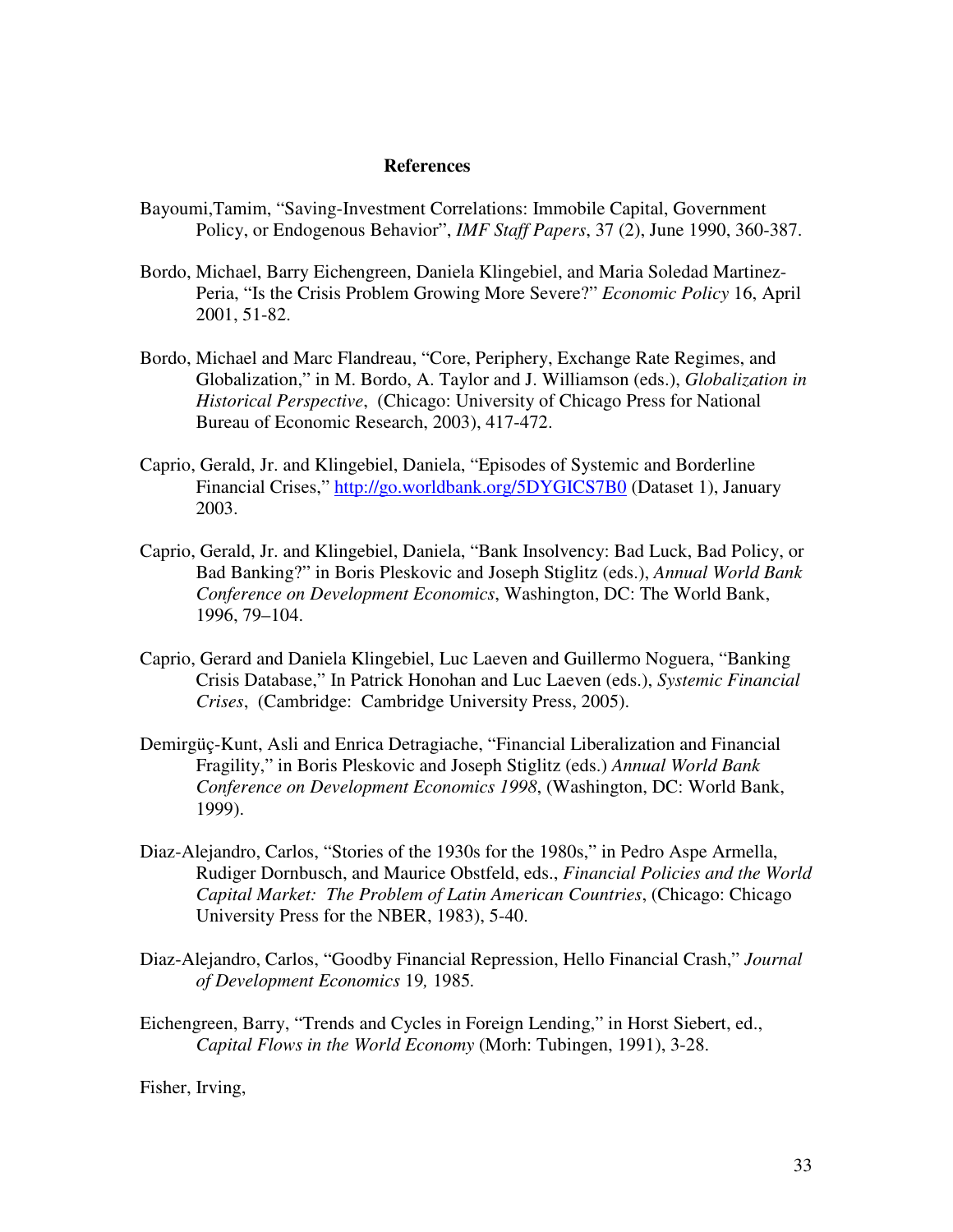- Flandreau, Marc, Flores, Gaillard, Nietto, "The End of Gatekeeping: Underwriters and the Quality of Sovereign Bond Markets, 1815-2009" in Lucrezia Reichlin and Kenneth D. West (eds) 2010 *NBER International Seminar on Macroeconomics 2009*," (Chicago: University of Chicago Press for National Bureau of Economic Research, 2009).
- Flandreau, Marc and Frederic Zumer, *The Making of Global Finance, 1880-1913*, (Paris: OECD, 2004.)
- Gorton, Gary, "Banking Panics and Business Cycles," *Oxford Economic Papers*, 1988, 40, pp. 751–81.
- Haberler, Gottfried, *Prosperity and Depression: A Theoretical Analysis of Cyclical Movements* (Geneva: League of Nations, 1937).
- Kaminsky, Graciela L. and Carmen M. Reinhart, "The Twin Crises: The Causes of Banking and Balance of Payments Problems", *American Economic Review,* Vol.89 No.4, June 1999, 473-500.
- Kaminsky, Graciela, Carmen M. Reinhart and Carlos A.Végh "When It Rains, It Pours: Procyclical Capital Flows and Policies", with. in Mark Gertler and Kenneth S. Rogoff, eds. *NBER Macroeconomics Annual 2004,* (Cambridge, Mass: MIT Press, 2004), 11-53
- Kindleberger, Charles P., *Manias, Panics and Crashes*: *A History of Financial Crises* (New York: Basic Books, 1989).
- Laeven, Luc and FabianValencia, "Resolution of Banking Crises: The Good, The Bad, and The Ugly," IMF Working Paper, 2010.
- League of Nations, *Statistical Yearbook: 1926-1944.* All issues. (Geneva: League of Nations, various years).
- League of Nations, *World Economic Survey: 1926-1944.* All issues. (Geneva: League of Nations, various years).
- Marichal, Carlos, *A Century of Debt Crises in Latin America: From Independence to the Great Depression*, 1820-1930, (Princeton: Princeton University Press, 1989).
- Obstfeld, Maurice, and Alan M. Taylor. *Global Capital Markets: Integration, Crisis, and Growth.* Japan-U.S. Center Sanwa Monographs on International Financial Markets (Cambridge: Cambridge University Press, 2004.)
- Reinhart, Carmen M., Jacob Kirkeegard and Belen Sbrancia, "Financial Repression Redux", *Finance and Development*, Vol. 48 No.2, June 2011.